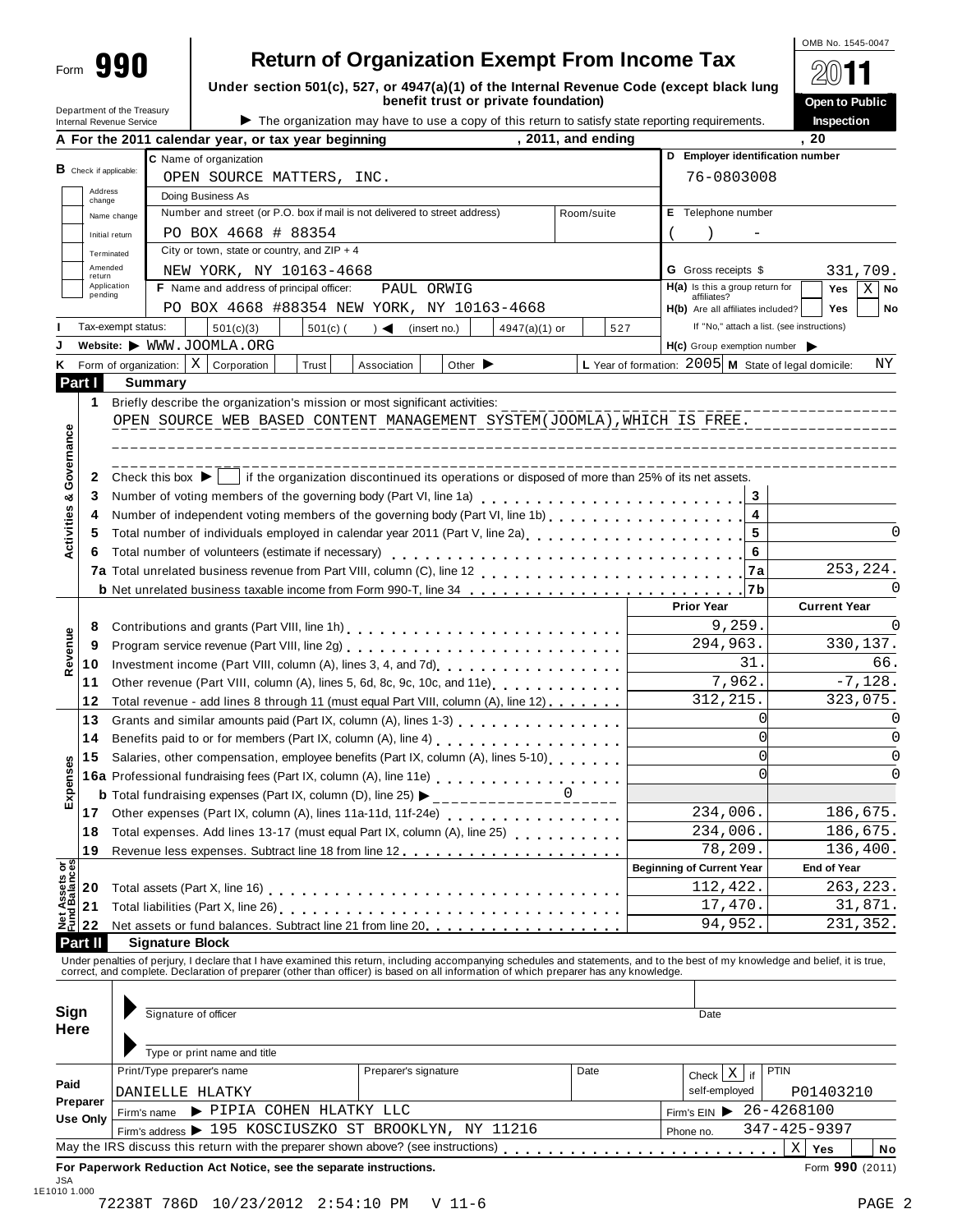| OPEN SOURCE MATTERS, INC. | 76-0803008 |
|---------------------------|------------|
|                           |            |

|                                                     | 1 Briefly describe the organization's mission:       |                                                                                                                                                                                                                                                   |               |                             |
|-----------------------------------------------------|------------------------------------------------------|---------------------------------------------------------------------------------------------------------------------------------------------------------------------------------------------------------------------------------------------------|---------------|-----------------------------|
| ATTACHMENT 1                                        |                                                      |                                                                                                                                                                                                                                                   |               |                             |
|                                                     |                                                      |                                                                                                                                                                                                                                                   |               |                             |
|                                                     |                                                      |                                                                                                                                                                                                                                                   |               |                             |
| prior Form 990 or 990-EZ?                           | If "Yes," describe these new services on Schedule O. | 2 Did the organization undertake any significant program services during the year which were not listed on the                                                                                                                                    |               | $\vert$ X $\vert$ No<br>Yes |
| services?                                           |                                                      | 3 Did the organization cease conducting, or make significant changes in how it conducts, any program                                                                                                                                              |               | $\vert$ X $\vert$ No<br>Yes |
|                                                     | If "Yes," describe these changes on Schedule O.      | 4 Describe the organization's program service accomplishments for each of its three largest program services, as measured by                                                                                                                      |               |                             |
|                                                     |                                                      | expenses. Section $501(c)(3)$ and $501(c)(4)$ organizations and section $4947(a)(1)$ trusts are required to report the amount of<br>grants and allocations to others, the total expenses, and revenue, if any, for each program service reported. |               |                             |
| 4a (Code:                                           | ) (Expenses \$                                       | including grants of \$                                                                                                                                                                                                                            | ) (Revenue \$ |                             |
| AVAILABLE TO ANYONE.                                |                                                      | OPEN SOURCE WEB BASED CONTENT MANAGEMENT SYSTEM WHICH IS FREE AND                                                                                                                                                                                 |               |                             |
|                                                     |                                                      |                                                                                                                                                                                                                                                   |               |                             |
|                                                     |                                                      |                                                                                                                                                                                                                                                   |               |                             |
|                                                     |                                                      |                                                                                                                                                                                                                                                   |               |                             |
|                                                     |                                                      |                                                                                                                                                                                                                                                   |               |                             |
|                                                     |                                                      |                                                                                                                                                                                                                                                   |               |                             |
|                                                     |                                                      |                                                                                                                                                                                                                                                   |               |                             |
|                                                     |                                                      |                                                                                                                                                                                                                                                   |               |                             |
|                                                     |                                                      |                                                                                                                                                                                                                                                   |               |                             |
|                                                     | 4b (Code: ) (Expenses \$                             | including grants of \$ (Revenue \$)                                                                                                                                                                                                               |               |                             |
|                                                     |                                                      |                                                                                                                                                                                                                                                   |               |                             |
|                                                     |                                                      |                                                                                                                                                                                                                                                   |               |                             |
|                                                     |                                                      |                                                                                                                                                                                                                                                   |               |                             |
|                                                     |                                                      |                                                                                                                                                                                                                                                   |               |                             |
|                                                     |                                                      |                                                                                                                                                                                                                                                   |               |                             |
|                                                     |                                                      |                                                                                                                                                                                                                                                   |               |                             |
|                                                     |                                                      |                                                                                                                                                                                                                                                   |               |                             |
|                                                     |                                                      |                                                                                                                                                                                                                                                   |               |                             |
|                                                     |                                                      |                                                                                                                                                                                                                                                   |               |                             |
|                                                     | ) (Expenses \$                                       | including grants of \$                                                                                                                                                                                                                            | ) (Revenue \$ |                             |
| 4c (Code:                                           |                                                      |                                                                                                                                                                                                                                                   |               |                             |
|                                                     |                                                      |                                                                                                                                                                                                                                                   |               |                             |
|                                                     |                                                      |                                                                                                                                                                                                                                                   |               |                             |
|                                                     |                                                      |                                                                                                                                                                                                                                                   |               |                             |
|                                                     |                                                      |                                                                                                                                                                                                                                                   |               |                             |
|                                                     |                                                      |                                                                                                                                                                                                                                                   |               |                             |
|                                                     |                                                      |                                                                                                                                                                                                                                                   |               |                             |
|                                                     |                                                      |                                                                                                                                                                                                                                                   |               |                             |
|                                                     |                                                      |                                                                                                                                                                                                                                                   |               |                             |
|                                                     |                                                      |                                                                                                                                                                                                                                                   |               |                             |
|                                                     | 4d Other program services (Describe in Schedule O.)  |                                                                                                                                                                                                                                                   |               |                             |
|                                                     | including grants of \$                               | ) (Revenue \$                                                                                                                                                                                                                                     |               |                             |
| (Expenses \$<br>4e Total program service expenses > |                                                      | 62,893.                                                                                                                                                                                                                                           |               |                             |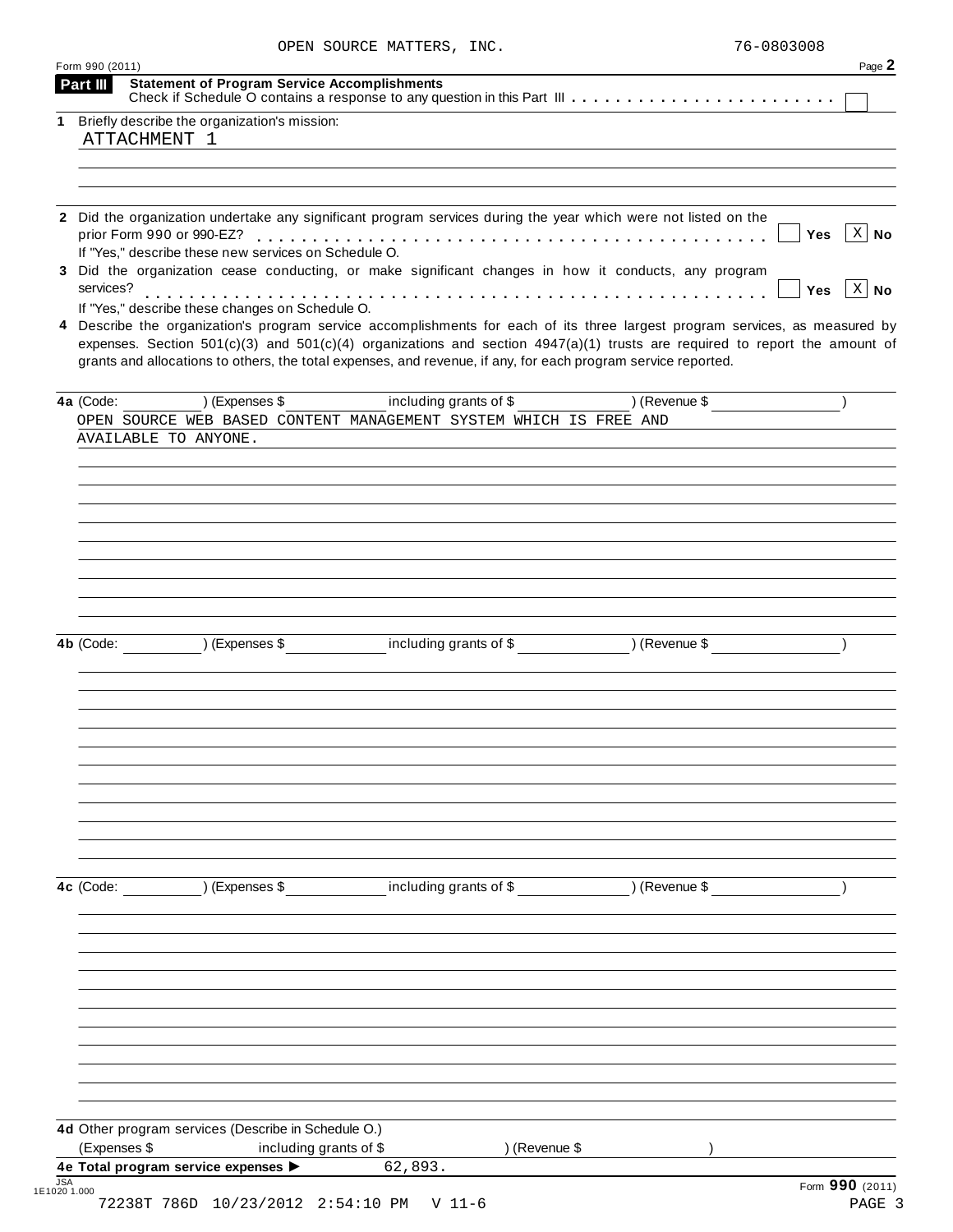|         | Form 990 (2011)                                                                                                                                                                                                                      |     | Page 3      |
|---------|--------------------------------------------------------------------------------------------------------------------------------------------------------------------------------------------------------------------------------------|-----|-------------|
| Part IV | <b>Checklist of Required Schedules</b>                                                                                                                                                                                               |     |             |
|         |                                                                                                                                                                                                                                      | Yes | No          |
| 1       | Is the organization described in section $501(c)(3)$ or $4947(a)(1)$ (other than a private foundation)? If "Yes,"                                                                                                                    |     |             |
|         | 1                                                                                                                                                                                                                                    |     | Χ           |
| 2       | Is the organization required to complete Schedule B, Schedule of Contributors (see instructions)?<br>$\overline{2}$                                                                                                                  |     | $\mathbf X$ |
| 3       | Did the organization engage in direct or indirect political campaign activities on behalf of or in opposition to                                                                                                                     |     |             |
|         | 3<br>candidates for public office? If "Yes," complete Schedule C, Part I.                                                                                                                                                            |     | X           |
| 4       | Section 501(c)(3) organizations. Did the organization engage in lobbying activities, or have a section 501(h)                                                                                                                        |     |             |
|         | 4                                                                                                                                                                                                                                    |     |             |
| 5       | Is the organization a section $501(c)(4)$ , $501(c)(5)$ , or $501(c)(6)$ organization that receives membership dues,                                                                                                                 |     |             |
|         | assessments, or similar amounts as defined in Revenue Procedure 98-19? If "Yes," complete Schedule C,                                                                                                                                |     |             |
|         | 5                                                                                                                                                                                                                                    |     |             |
| 6       | Did the organization maintain any donor advised funds or any similar funds or accounts for which donors                                                                                                                              |     |             |
|         | have the right to provide advice on the distribution or investment of amounts in such funds or accounts? If                                                                                                                          |     |             |
|         | 6                                                                                                                                                                                                                                    |     | Χ           |
| 7       | Did the organization receive or hold a conservation easement, including easements to preserve open space,                                                                                                                            |     |             |
|         | $\overline{7}$<br>the environment, historic land areas, or historic structures? If "Yes," complete Schedule D, Part II.                                                                                                              |     | X           |
| 8       | Did the organization maintain collections of works of art, historical treasures, or other similar assets? If "Yes,"                                                                                                                  |     |             |
|         | 8                                                                                                                                                                                                                                    |     | Χ           |
| 9       | Did the organization report an amount in Part X, line 21; serve as a custodian for amounts not listed in Part                                                                                                                        |     |             |
|         | X; or provide credit counseling, debt management, credit repair, or debt negotiation services? If "Yes,"                                                                                                                             |     |             |
|         | 9                                                                                                                                                                                                                                    |     | Χ           |
| 10      | Did the organization, directly or through a related organization, hold assets in temporarily restricted                                                                                                                              |     |             |
|         | endowments, permanent endowments, or quasi-endowments? If "Yes," complete Schedule D, Part V<br>10                                                                                                                                   |     | Χ           |
| 11      | If the organization's answer to any of the following questions is "Yes," then complete Schedule D, Parts VI,                                                                                                                         |     |             |
|         | VII, VIII, IX, or X as applicable.                                                                                                                                                                                                   |     |             |
|         | a Did the organization report an amount for land, buildings, and equipment in Part X, line 10? If "Yes," complete                                                                                                                    |     |             |
|         | 11a                                                                                                                                                                                                                                  | Χ   |             |
|         |                                                                                                                                                                                                                                      |     |             |
|         | <b>b</b> Did the organization report an amount for investments—other securities in Part X, line 12 that is 5% or more<br>11 <sub>b</sub><br>of its total assets reported in Part X, line 16? If "Yes," complete Schedule D, Part VII |     | Χ           |
|         |                                                                                                                                                                                                                                      |     |             |
|         | c Did the organization report an amount for investments-program related in Part X, line 13 that is 5% or more                                                                                                                        |     |             |
|         | 11c                                                                                                                                                                                                                                  |     | Χ           |
|         | d Did the organization report an amount for other assets in Part X, line 15 that is 5% or more of its total assets                                                                                                                   |     |             |
|         | 11d<br>reported in Part X, line 16? If "Yes," complete Schedule D, Part IX                                                                                                                                                           |     | Χ           |
|         | e Did the organization report an amount for other liabilities in Part X, line 25? If "Yes," complete Schedule D, Part X<br>11e                                                                                                       |     | X           |
|         | f Did the organization's separate or consolidated financial statements for the tax year include a footnote that addresses                                                                                                            |     |             |
|         | 11f<br>the organization's liability for uncertain tax positions under FIN 48 (ASC 740)? If "Yes," complete Schedule D, Part X                                                                                                        |     | Χ           |
|         | 12a Did the organization obtain separate, independent audited financial statements for the tax year? If "Yes,"                                                                                                                       |     |             |
|         | 12a                                                                                                                                                                                                                                  |     | X           |
|         | <b>b</b> Was the organization included in consolidated, independent audited financial statements for the tax year? If "Yes," and if                                                                                                  |     |             |
|         | 12 <sub>b</sub><br>the organization answered "No" to line 12a, then completing Schedule D, Parts XI, XII, and XIII is optional                                                                                                       |     | Χ           |
| 13      | 13<br>Is the organization a school described in section $170(b)(1)(A)(ii)?$ If "Yes," complete Schedule E                                                                                                                            |     | X           |
|         | 14a<br>14a Did the organization maintain an office, employees, or agents outside of the United States?                                                                                                                               |     | X           |
|         | <b>b</b> Did the organization have aggregate revenues or expenses of more than \$10,000 from grantmaking,                                                                                                                            |     |             |
|         | fundraising, business, investment, and program service activities outside the United States, or aggregate                                                                                                                            |     |             |
|         | 14b<br>foreign investments valued at \$100,000 or more? If "Yes," complete Schedule F, Parts I and IV                                                                                                                                |     | Χ           |
| 15      | Did the organization report on Part IX, column (A), line 3, more than \$5,000 of grants or assistance to any                                                                                                                         |     |             |
|         | 15<br>organization or entity located outside the United States? If "Yes," complete Schedule F, Parts II and IV                                                                                                                       |     | X           |
| 16      | Did the organization report on Part IX, column (A), line 3, more than \$5,000 of aggregate grants or assistance                                                                                                                      |     |             |
|         | 16<br>to individuals located outside the United States? If "Yes," complete Schedule F, Parts III and IV                                                                                                                              |     | X           |
| 17      | Did the organization report a total of more than \$15,000 of expenses for professional fundraising services                                                                                                                          |     |             |
|         | 17<br>on Part IX, column (A), lines 6 and 11e? If "Yes," complete Schedule G, Part I (see instructions)                                                                                                                              |     | X           |
| 18      | Did the organization report more than \$15,000 total of fundraising event gross income and contributions on                                                                                                                          |     |             |
|         | 18                                                                                                                                                                                                                                   |     | X           |
| 19      | Did the organization report more than \$15,000 of gross income from gaming activities on Part VIII, line 9a?                                                                                                                         |     |             |
|         | 19                                                                                                                                                                                                                                   |     | Χ           |
|         | 20a Did the organization operate one or more hospital facilities? If "Yes," complete Schedule H<br>20a                                                                                                                               |     | Χ           |
|         | 20 <sub>b</sub><br><b>b</b> If "Yes" to line 20a, did the organization attach a copy of its audited financial statements to this return?                                                                                             |     |             |
|         |                                                                                                                                                                                                                                      |     |             |

**20b** Form **990** (2011) JSA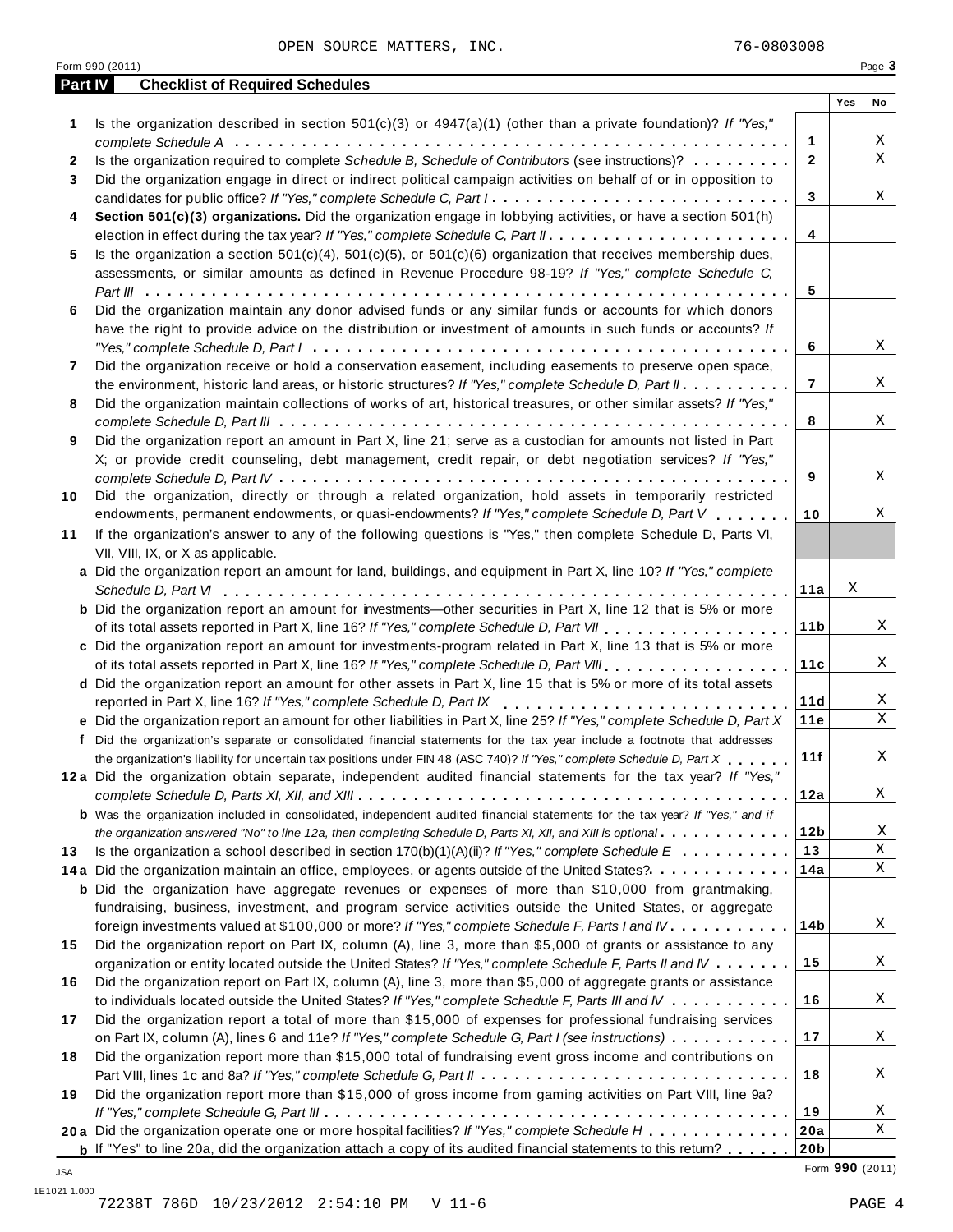| <b>JSA</b>   |  |                                          |        |
|--------------|--|------------------------------------------|--------|
| 1E1030 1.000 |  |                                          |        |
|              |  | 72238T 786D 10/23/2012 2:54:10 PM V 11-6 | PAGE 5 |

|         | Form 990 (2011)                                                                                                      |                 |     | Page 4 |
|---------|----------------------------------------------------------------------------------------------------------------------|-----------------|-----|--------|
| Part IV | <b>Checklist of Required Schedules (continued)</b>                                                                   |                 |     |        |
|         |                                                                                                                      |                 | Yes | No     |
| 21      | Did the organization report more than \$5,000 of grants and other assistance to any government or organization       |                 |     |        |
|         | in the United States on Part IX, column (A), line 1? If "Yes," complete Schedule I, Parts I and II.                  | 21              |     | X      |
| 22      | Did the organization report more than \$5,000 of grants and other assistance to individuals in the United States     |                 |     |        |
|         |                                                                                                                      | 22              |     | Χ      |
| 23      | Did the organization answer "Yes" to Part VII, Section A, line 3, 4, or 5 about compensation of the                  |                 |     |        |
|         | organization's current and former officers, directors, trustees, key employees, and highest compensated              |                 |     |        |
|         |                                                                                                                      | 23              |     | X      |
| 24 a    | Did the organization have a tax-exempt bond issue with an outstanding principal amount of more than                  |                 |     |        |
|         |                                                                                                                      |                 |     |        |
|         | \$100,000 as of the last day of the year, that was issued after December 31, 2002? If "Yes," answer lines 24b        |                 |     | X      |
|         |                                                                                                                      | 24a             |     |        |
| b       | Did the organization invest any proceeds of tax-exempt bonds beyond a temporary period exception?                    | 24 <sub>b</sub> |     |        |
| c       | Did the organization maintain an escrow account other than a refunding escrow at any time during the year            |                 |     |        |
|         |                                                                                                                      | 24c             |     |        |
|         | d Did the organization act as an "on behalf of" issuer for bonds outstanding at any time during the year?            | 24d             |     |        |
|         | 25a Section 501(c)(3) and 501(c)(4) organizations. Did the organization engage in an excess benefit transaction      |                 |     |        |
|         |                                                                                                                      | 25a             |     | X      |
| b       | Is the organization aware that it engaged in an excess benefit transaction with a disqualified person in a prior     |                 |     |        |
|         | year, and that the transaction has not been reported on any of the organization's prior Forms 990 or 990-EZ?         |                 |     |        |
|         |                                                                                                                      | 25 <sub>b</sub> |     | X      |
| 26      | Was a loan to or by a current or former officer, director, trustee, key employee, highly compensated employee, or    |                 |     |        |
|         | disqualified person outstanding as of the end of the organization's tax year? If "Yes," complete Schedule L, Part II | 26              |     | X      |
|         |                                                                                                                      |                 |     |        |
| 27      | Did the organization provide a grant or other assistance to an officer, director, trustee, key employee,             |                 |     |        |
|         | substantial contributor or employee thereof, a grant selection committee member, or to a 35% controlled              |                 |     |        |
|         | entity or family member of any of these persons? If "Yes," complete Schedule L, Part III                             | 27              |     | Χ      |
| 28      | Was the organization a party to a business transaction with one of the following parties (see Schedule L,            |                 |     |        |
|         | Part IV instructions for applicable filing thresholds, conditions, and exceptions):                                  |                 |     |        |
| a       | A current or former officer, director, trustee, or key employee? If "Yes," complete Schedule L, Part IV.             | 28a             |     | Χ      |
| b       | A family member of a current or former officer, director, trustee, or key employee? If "Yes," complete               |                 |     |        |
|         |                                                                                                                      | 28b             |     | X      |
| c       | An entity of which a current or former officer, director, trustee, or key employee (or a family member thereof)      |                 |     |        |
|         | was an officer, director, trustee, or direct or indirect owner? If "Yes," complete Schedule L, Part IV               | 28c             |     | X      |
| 29      | Did the organization receive more than \$25,000 in non-cash contributions? If "Yes," complete Schedule M             | 29              |     | X      |
|         |                                                                                                                      |                 |     |        |
| 30      | Did the organization receive contributions of art, historical treasures, or other similar assets, or qualified       |                 |     |        |
|         |                                                                                                                      | 30              |     | Χ      |
| 31      | Did the organization liquidate, terminate, or dissolve and cease operations? If "Yes," complete Schedule N,          |                 |     |        |
|         |                                                                                                                      | 31              |     | X      |
| 32      | Did the organization sell, exchange, dispose of, or transfer more than 25% of its net assets? If "Yes,"              |                 |     |        |
|         |                                                                                                                      | 32              |     | X      |
| 33      | Did the organization own 100% of an entity disregarded as separate from the organization under Regulations           |                 |     |        |
|         | sections 301.7701-2 and 301.7701-3? If "Yes," complete Schedule R, Part I.                                           | 33              |     | X      |
| 34      | Was the organization related to any tax-exempt or taxable entity? If "Yes," complete Schedule R, Parts II, III,      |                 |     |        |
|         |                                                                                                                      | 34              |     | X      |
| 35a     | Did the organization have a controlled entity within the meaning of section 512(b)(13)?                              | 35a             |     | X      |
| b       | Did the organization receive any payment from or engage in any transaction with a controlled entity within the       |                 |     |        |
|         |                                                                                                                      | 35 <sub>b</sub> |     | X      |
|         |                                                                                                                      |                 |     |        |
| 36      | Section 501(c)(3) organizations. Did the organization make any transfers to an exempt non-charitable                 |                 |     |        |
|         | related organization? If "Yes," complete Schedule R, Part V, line 2                                                  | 36              |     |        |
| 37      | Did the organization conduct more than 5% of its activities through an entity that is not a related organization     |                 |     |        |
|         | and that is treated as a partnership for federal income tax purposes? If "Yes," complete Schedule $R$ ,              |                 |     |        |
|         |                                                                                                                      | 37              |     | X      |
| 38      | Did the organization complete Schedule O and provide explanations in Schedule O for Part VI, lines 11 and            |                 |     |        |
|         |                                                                                                                      | 38              |     | Χ      |

**38** Form **990** (2011)

| $F_{\alpha r m}$ 000 (2011) |  |  |
|-----------------------------|--|--|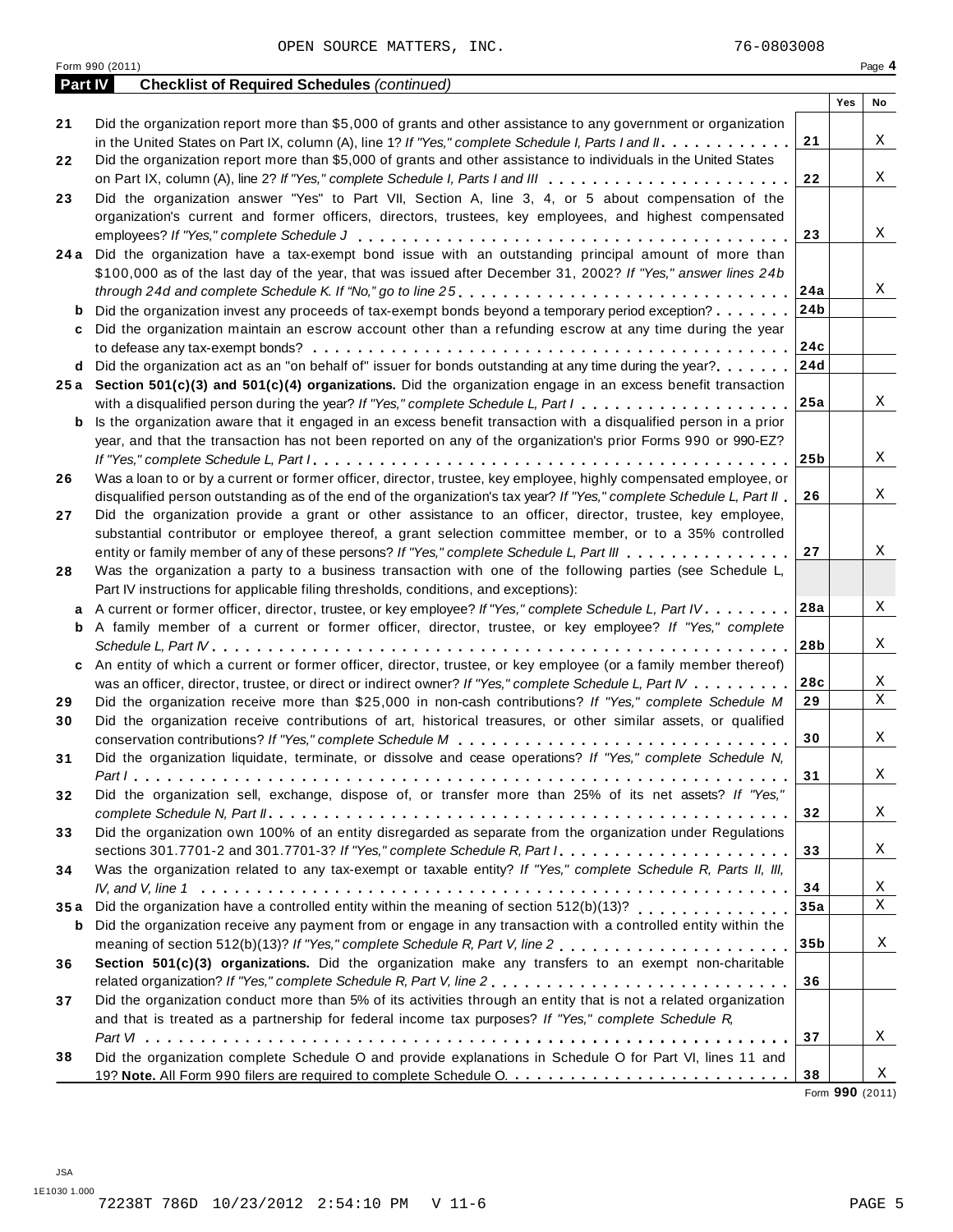Form 990 (2011) Page **5**

|          | <b>Statements Regarding Other IRS Filings and Tax Compliance</b><br>Part V                                                                                                        |                |             |        |
|----------|-----------------------------------------------------------------------------------------------------------------------------------------------------------------------------------|----------------|-------------|--------|
|          | Check if Schedule O contains a response to any question in this Part V.                                                                                                           |                | <b>Yes</b>  | No     |
|          | ∣ 1a<br>0<br>1a Enter the number reported in Box 3 of Form 1096. Enter -0- if not applicable                                                                                      |                |             |        |
|          | $\Omega$<br>1b<br><b>b</b> Enter the number of Forms W-2G included in line 1a. Enter -0- if not applicable                                                                        |                |             |        |
|          | c Did the organization comply with backup withholding rules for reportable payments to vendors and                                                                                |                |             |        |
|          | reportable gaming (gambling) winnings to prize winners?                                                                                                                           | 1 c            |             |        |
|          | 2a Enter the number of employees reported on Form W-3, Transmittal of Wage and Tax                                                                                                |                |             |        |
|          | 0<br>Statements, filed for the calendar year ending with or within the year covered by this return $\boxed{2a}$                                                                   |                |             |        |
|          | <b>b</b> If at least one is reported on line 2a, did the organization file all required federal employment tax returns?                                                           | 2b             |             |        |
|          | Note. If the sum of lines 1a and 2a is greater than 250, you may be required to e-file (see instructions)                                                                         |                |             |        |
|          | 3a Did the organization have unrelated business gross income of \$1,000 or more during the year?                                                                                  | 3a             | Χ           |        |
|          | <b>b</b> If "Yes," has it filed a Form 990-T for this year? If "No," provide an explanation in Schedule O                                                                         | 3 <sub>b</sub> | $\mathbf X$ |        |
|          | 4a At any time during the calendar year, did the organization have an interest in, or a signature or other authority                                                              |                |             |        |
|          | over, a financial account in a foreign country (such as a bank account, securities account, or other financial                                                                    |                |             |        |
|          |                                                                                                                                                                                   | 4a             |             | Χ      |
|          | <b>b</b> If "Yes," enter the name of the foreign country: ▶                                                                                                                       |                |             |        |
|          | See instructions for filing requirements for Form TD F 90-22.1, Report of Foreign Bank and Financial Accounts.                                                                    |                |             |        |
|          | 5a Was the organization a party to a prohibited tax shelter transaction at any time during the tax year?                                                                          | 5a             |             | Χ<br>Χ |
|          | <b>b</b> Did any taxable party notify the organization that it was or is a party to a prohibited tax shelter transaction?                                                         | 5 b            |             |        |
|          | c If "Yes" to line 5a or 5b, did the organization file Form 8886-T?                                                                                                               | 5c             |             |        |
|          | 6a Does the organization have annual gross receipts that are normally greater than \$100,000, and did the<br>organization solicit any contributions that were not tax deductible? | 6a             |             |        |
|          | <b>b</b> If "Yes," did the organization include with every solicitation an express statement that such contributions or                                                           |                |             | Χ      |
|          |                                                                                                                                                                                   | 6b             |             |        |
| 7        | Organizations that may receive deductible contributions under section 170(c).                                                                                                     |                |             |        |
|          | a Did the organization receive a payment in excess of \$75 made partly as a contribution and partly for goods                                                                     |                |             |        |
|          |                                                                                                                                                                                   | 7а             |             |        |
|          | <b>b</b> If "Yes," did the organization notify the donor of the value of the goods or services provided?                                                                          | 7b             |             |        |
|          | c Did the organization sell, exchange, or otherwise dispose of tangible personal property for which it was                                                                        |                |             |        |
|          |                                                                                                                                                                                   | 7с             |             |        |
|          | 7d <br>d If "Yes," indicate the number of Forms 8282 filed during the year                                                                                                        |                |             |        |
|          | e Did the organization receive any funds, directly or indirectly, to pay premiums on a personal benefit contract?                                                                 | 7e             |             |        |
|          | Did the organization, during the year, pay premiums, directly or indirectly, on a personal benefit contract?                                                                      | 7f             |             |        |
|          | If the organization received a contribution of qualified intellectual property, did the organization file Form 8899 as required?                                                  | 7g             |             |        |
|          | h If the organization received a contribution of cars, boats, airplanes, or other vehicles, did the organization file a Form 1098-C?                                              | 7h             |             |        |
| 8        | Sponsoring organizations maintaining donor advised funds and section 509(a)(3) supporting                                                                                         |                |             |        |
|          | organizations. Did the supporting organization, or a donor advised fund maintained by a sponsoring                                                                                |                |             |        |
|          |                                                                                                                                                                                   | 8              |             |        |
| 9        | Sponsoring organizations maintaining donor advised funds.                                                                                                                         |                |             |        |
|          |                                                                                                                                                                                   | 9a             |             |        |
|          | <b>b</b> Did the organization make a distribution to a donor, donor advisor, or related person?                                                                                   | 9b             |             |        |
| 10       | Section 501(c)(7) organizations. Enter:                                                                                                                                           |                |             |        |
|          | 10a<br>a Initiation fees and capital contributions included on Part VIII, line 12                                                                                                 |                |             |        |
|          |                                                                                                                                                                                   |                |             |        |
|          | <b>b</b> Gross receipts, included on Form 990, Part VIII, line 12, for public use of club facilities<br>10b                                                                       |                |             |        |
|          | Section 501(c)(12) organizations. Enter:                                                                                                                                          |                |             |        |
|          | 11a                                                                                                                                                                               |                |             |        |
|          | <b>b</b> Gross income from other sources (Do not net amounts due or paid to other sources                                                                                         |                |             |        |
|          | 11b                                                                                                                                                                               |                |             |        |
|          | 12a Section 4947(a)(1) non-exempt charitable trusts. Is the organization filing Form 990 in lieu of Form 1041?                                                                    | 12a            |             |        |
|          | <b>b</b> If "Yes," enter the amount of tax-exempt interest received or accrued during the year<br>∣12b                                                                            |                |             |        |
|          | Section 501(c)(29) qualified nonprofit health insurance issuers.                                                                                                                  |                |             |        |
|          | a Is the organization licensed to issue qualified health plans in more than one state?                                                                                            | 13a            |             |        |
|          | Note. See the instructions for additional information the organization must report on Schedule O.                                                                                 |                |             |        |
|          | <b>b</b> Enter the amount of reserves the organization is required to maintain by the states in which                                                                             |                |             |        |
|          | 13 <sub>b</sub><br>13c                                                                                                                                                            |                |             |        |
| 11<br>13 | 14a Did the organization receive any payments for indoor tanning services during the tax year?                                                                                    | 14a            |             | Χ      |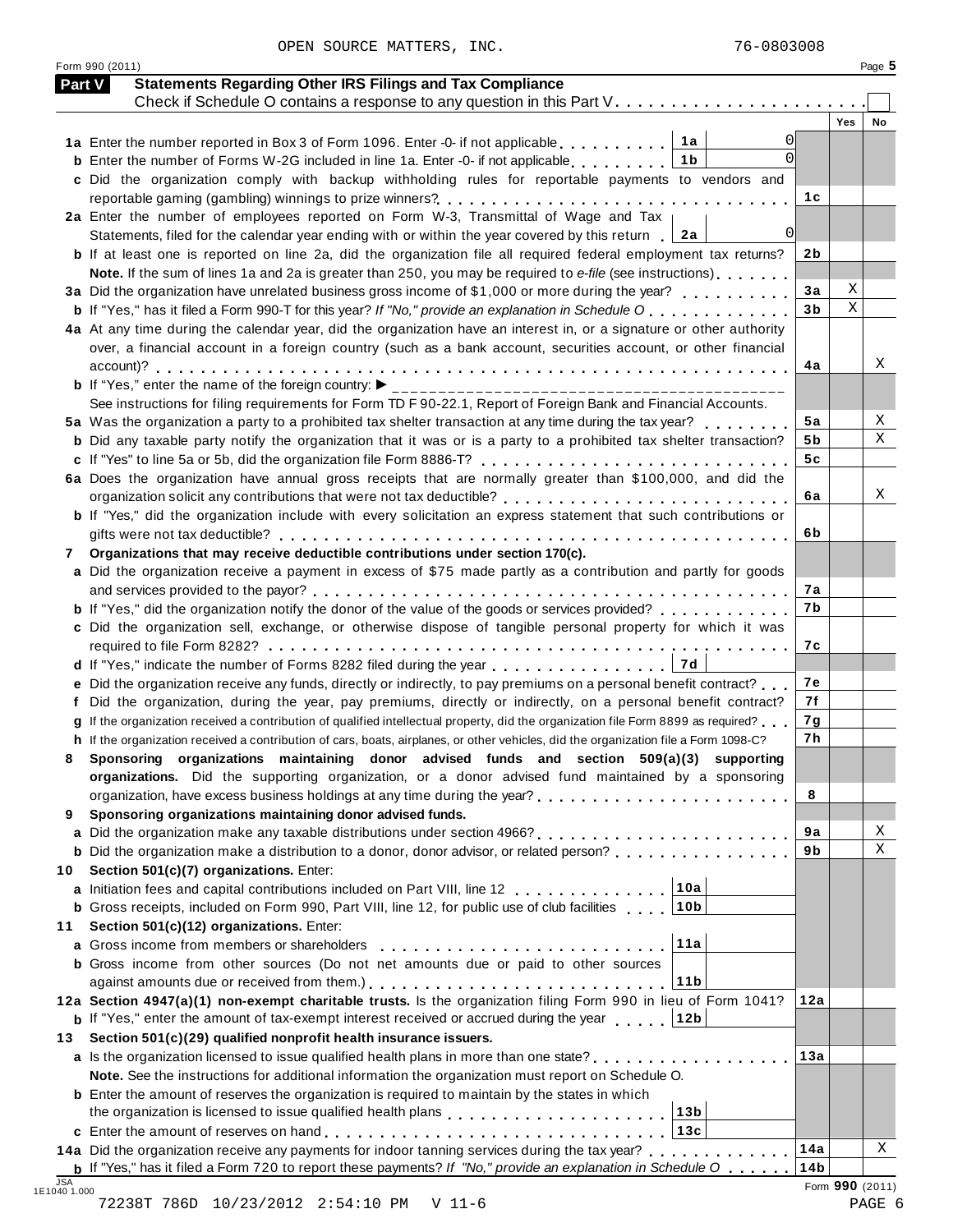|         | 76-0803008<br>OPEN SOURCE MATTERS, INC.<br>Form 990 (2011)                                                                                                                                                                                                                          |                 |     | Page 6         |
|---------|-------------------------------------------------------------------------------------------------------------------------------------------------------------------------------------------------------------------------------------------------------------------------------------|-----------------|-----|----------------|
| Part VI | Governance, Management, and Disclosure For each "Yes" response to lines 2 through 7b below, and for a<br>"No" response to line 8a, 8b, or 10b below, describe the circumstances, processes, or changes in Schedule<br>O. See instructions.                                          |                 |     |                |
|         |                                                                                                                                                                                                                                                                                     |                 |     | $\mathbf X$    |
|         | <b>Section A. Governing Body and Management</b>                                                                                                                                                                                                                                     |                 |     |                |
|         |                                                                                                                                                                                                                                                                                     |                 | Yes | No             |
|         | 1a<br>1a Enter the number of voting members of the governing body at the end of the tax year. If there are                                                                                                                                                                          |                 |     |                |
|         | material differences in voting rights among members of the governing body, or if the governing body                                                                                                                                                                                 |                 |     |                |
|         | delegated broad authority to an executive committee or similar committee, explain in Schedule O.                                                                                                                                                                                    |                 |     |                |
|         | 1 b<br>Enter the number of voting members included in line 1a, above, who are independent                                                                                                                                                                                           |                 |     |                |
| 2       | Did any officer, director, trustee, or key employee have a family relationship or a business relationship with                                                                                                                                                                      |                 |     |                |
|         |                                                                                                                                                                                                                                                                                     | 2               |     | Χ              |
| 3       | Did the organization delegate control over management duties customarily performed by or under the direct                                                                                                                                                                           |                 |     |                |
|         | supervision of officers, directors, or trustees, or key employees to a management company or other person?                                                                                                                                                                          | 3               |     | Χ              |
| 4       | Did the organization make any significant changes to its governing documents since the prior Form 990 was filed?                                                                                                                                                                    | 4               |     | $\rm X$        |
| 5       | Did the organization become aware during the year of a significant diversion of the organization's assets?                                                                                                                                                                          | 5               |     | $\mathbf X$    |
| 6       |                                                                                                                                                                                                                                                                                     | 6               |     | $\rm X$        |
| 7a      | Did the organization have members, stockholders, or other persons who had the power to elect or appoint                                                                                                                                                                             |                 |     |                |
|         |                                                                                                                                                                                                                                                                                     | 7a              |     | Χ              |
| b       | Are any governance decisions of the organization reserved to (or subject to approval by) members,                                                                                                                                                                                   |                 |     |                |
|         |                                                                                                                                                                                                                                                                                     | 7b              |     | Χ              |
| 8       | Did the organization contemporaneously document the meetings held or written actions undertaken during                                                                                                                                                                              |                 |     |                |
|         | the year by the following:                                                                                                                                                                                                                                                          |                 |     |                |
| a       |                                                                                                                                                                                                                                                                                     | 8a              |     | Χ              |
| b       |                                                                                                                                                                                                                                                                                     | 8b              |     |                |
| 9       | Is there any officer, director, trustee, or key employee listed in Part VII, Section A, who cannot be reached at                                                                                                                                                                    |                 |     |                |
|         | the organization's mailing address? If "Yes," provide the names and addresses in Schedule O                                                                                                                                                                                         | 9               |     | Χ              |
|         | Section B. Policies (This Section B requests information about policies not required by the Internal Revenue Code.)                                                                                                                                                                 |                 | Yes |                |
|         |                                                                                                                                                                                                                                                                                     |                 |     | No<br>Χ        |
|         | 10a Did the organization have local chapters, branches, or affiliates?                                                                                                                                                                                                              | 10a             |     |                |
| b       | If "Yes," did the organization have written policies and procedures governing the activities of such chapters,                                                                                                                                                                      |                 |     |                |
|         | affiliates, and branches to ensure their operations are consistent with the organization's exempt purposes?                                                                                                                                                                         | 10 <sub>b</sub> |     | $\mathbf X$    |
|         | 11a Has the organization provided a complete copy of this Form 990 to all members of its governing body before filing the form?                                                                                                                                                     | 11a             |     |                |
| b       | Describe in Schedule O the process, if any, used by the organization to review this Form 990.                                                                                                                                                                                       |                 |     | Χ              |
| 12a     | Did the organization have a written conflict of interest policy? If "No," go to line 13                                                                                                                                                                                             | 12a             |     |                |
|         | <b>b</b> Were officers, directors, or trustees, and key employees required to disclose annually interests that could give                                                                                                                                                           |                 |     |                |
|         |                                                                                                                                                                                                                                                                                     | 12 <sub>b</sub> |     |                |
| c       | Did the organization regularly and consistently monitor and enforce compliance with the policy? If "Yes,"                                                                                                                                                                           |                 |     |                |
|         |                                                                                                                                                                                                                                                                                     | 12c             |     | $\mathbf X$    |
| 13      |                                                                                                                                                                                                                                                                                     | 13              |     | $\overline{X}$ |
| 14      | Did the organization have a written document retention and destruction policy?                                                                                                                                                                                                      | 14              |     |                |
| 15      | Did the process for determining compensation of the following persons include a review and approval by                                                                                                                                                                              |                 |     |                |
|         | independent persons, comparability data, and contemporaneous substantiation of the deliberation and decision?                                                                                                                                                                       |                 |     |                |
| a       | The organization's CEO, Executive Director, or top management official                                                                                                                                                                                                              | 15a             |     |                |
| b       |                                                                                                                                                                                                                                                                                     | 15 <sub>b</sub> |     |                |
|         | If "Yes" to line 15a or 15b, describe the process in Schedule O (see instructions.)                                                                                                                                                                                                 |                 |     |                |
| 16a     | Did the organization invest in, contribute assets to, or participate in a joint venture or similar arrangement                                                                                                                                                                      |                 |     | Χ              |
|         |                                                                                                                                                                                                                                                                                     | 16a             |     |                |
| b       | If "Yes," did the organization follow a written policy or procedure requiring the organization to evaluate its                                                                                                                                                                      |                 |     |                |
|         | participation in joint venture arrangements under applicable federal tax law, and take steps to safeguard the                                                                                                                                                                       |                 |     |                |
|         | <b>Section C. Disclosure</b>                                                                                                                                                                                                                                                        |                 |     |                |
|         |                                                                                                                                                                                                                                                                                     |                 |     |                |
| 17      |                                                                                                                                                                                                                                                                                     |                 |     |                |
| 18      | Section 6104 requires an organization to make its Forms 1023 (or 1024 if applicable), 990, and 990-T (Section 501(c)(3)s only)<br>available for public inspection. Indicate how you made these available. Check all that apply.<br>Own website<br>Another's website<br>Upon request |                 |     |                |
| 19      |                                                                                                                                                                                                                                                                                     |                 |     |                |
|         | Describe in Schedule O whether (and if so, how), the organization made its governing documents, conflict of interest policy,                                                                                                                                                        |                 |     |                |

| 19 Describe in Schequie O whether (and if so, now), the organization made its governing documents, conflict of interest policy, |
|---------------------------------------------------------------------------------------------------------------------------------|
| and financial statements available to the public during the tax year.                                                           |

**20** State the name, physical address, and telephone number of the person who possesses the books and records of the<br>
organization:  $\blacktriangleright$  PIPIA COHEN HLATKY LLC 195 KOSCIUSZKO ST BROOKLYN, NY 11216<br>
JSA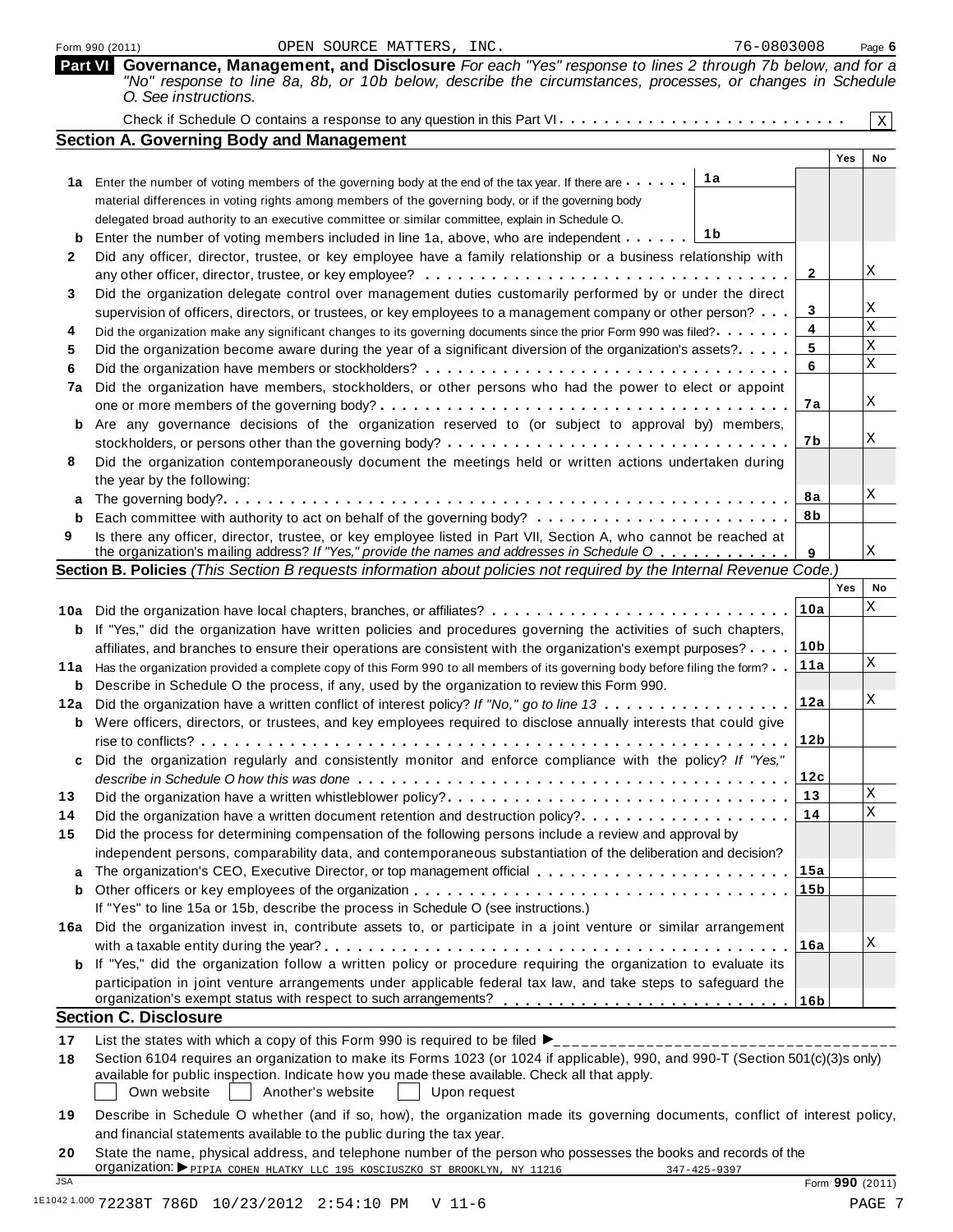| Form 990 (2011)          |                                                                                                                                                                                                                                                            | OPEN SOURCE MATTERS, INC. |  | 76-0803008 | Page 7 |
|--------------------------|------------------------------------------------------------------------------------------------------------------------------------------------------------------------------------------------------------------------------------------------------------|---------------------------|--|------------|--------|
| <b>Part VII</b>          | Compensation of Officers, Directors, Trustees, Key Employees, Highest Compensated Employees, and<br><b>Independent Contractors</b><br>Check if Schedule O contains a response to any question in this Part VII $\ldots \ldots \ldots \ldots \ldots \ldots$ |                           |  |            |        |
|                          | Section A. Officers, Directors, Trustees, Key Employees, and Highest Compensated Employees                                                                                                                                                                 |                           |  |            |        |
| organization's tax year. | 1a Complete this table for all persons required to be listed. Report compensation for the calendar year ending with or within the                                                                                                                          |                           |  |            |        |

organization's tax year.<br>● List all of the organization's current officers, directors, trustees (whether individuals or organizations), regardless of amount<br>of compensation Enter -0- in columns (D) (E) and (E) if no compe of compensation. Enter  $-0$ - in columns (D), (E), and (F) if no compensation was paid.

List all of the organization's **current** key employees, if any. See instructions for definition of "key employee."

Ompensation. Enter -o- in columns (D), (L), and (F) if no compensation was paid.<br>● List all of the organization's **current** highest compensated employees (other than an officer, director, trustee, or key employee)<br>● List who received reportable compensation (Box 5 of Form W-2 and/or Box 7 of Form 1099-MISC) of more than \$100,000 from the organization and any related organizations.

anization and any related organizations.<br>● List all of the organization's **former** officers, key employees, and highest compensated employees who received more than \$100,000 of reportable compensation from the organization and any related organizations.

% List all of the organization's **former directors or trustees** that received, in the capacity as a former director or trustee of the organization, more than \$10,000 of reportable compensation from the organization and any related organizations.

List persons in the following order: individual trustees or directors; institutional trustees; officers; key employees; highest compensated employees; and former such persons.

Check this box if neither the organization nor any related organization compensated any current officer, director, or trustee. X

| (A)<br>Name and Title                       | (B)<br>Average<br>hours per<br>week<br>(describe<br>hours for<br>related<br>organizations<br>in Schedule<br>$O$ ) | Individual trustee<br>or director | Institutional trustee | (C)<br>Position<br>Officer | Key employee | (do not check more than one<br>box, unless person is both an<br>officer and a director/trustee)<br>Highest compensated<br>employee | Former | (D)<br>Reportable<br>compensation<br>from<br>the<br>organization<br>(W-2/1099-MISC) | (E)<br>Reportable<br>compensation from<br>related<br>organizations<br>(W-2/1099-MISC) | (F)<br>Estimated<br>amount of<br>other<br>compensation<br>from the<br>organization<br>and related<br>organizations |
|---------------------------------------------|-------------------------------------------------------------------------------------------------------------------|-----------------------------------|-----------------------|----------------------------|--------------|------------------------------------------------------------------------------------------------------------------------------------|--------|-------------------------------------------------------------------------------------|---------------------------------------------------------------------------------------|--------------------------------------------------------------------------------------------------------------------|
|                                             |                                                                                                                   |                                   |                       |                            |              |                                                                                                                                    |        |                                                                                     |                                                                                       |                                                                                                                    |
|                                             |                                                                                                                   |                                   |                       |                            |              |                                                                                                                                    |        |                                                                                     |                                                                                       |                                                                                                                    |
|                                             |                                                                                                                   |                                   |                       |                            |              |                                                                                                                                    |        |                                                                                     |                                                                                       |                                                                                                                    |
|                                             |                                                                                                                   |                                   |                       |                            |              |                                                                                                                                    |        |                                                                                     |                                                                                       |                                                                                                                    |
|                                             |                                                                                                                   |                                   |                       |                            |              |                                                                                                                                    |        |                                                                                     |                                                                                       |                                                                                                                    |
|                                             |                                                                                                                   |                                   |                       |                            |              |                                                                                                                                    |        |                                                                                     |                                                                                       |                                                                                                                    |
|                                             |                                                                                                                   |                                   |                       |                            |              |                                                                                                                                    |        |                                                                                     |                                                                                       |                                                                                                                    |
|                                             |                                                                                                                   |                                   |                       |                            |              |                                                                                                                                    |        |                                                                                     |                                                                                       |                                                                                                                    |
|                                             |                                                                                                                   |                                   |                       |                            |              |                                                                                                                                    |        |                                                                                     |                                                                                       |                                                                                                                    |
|                                             |                                                                                                                   |                                   |                       |                            |              |                                                                                                                                    |        |                                                                                     |                                                                                       |                                                                                                                    |
|                                             |                                                                                                                   |                                   |                       |                            |              |                                                                                                                                    |        |                                                                                     |                                                                                       |                                                                                                                    |
|                                             |                                                                                                                   |                                   |                       |                            |              |                                                                                                                                    |        |                                                                                     |                                                                                       |                                                                                                                    |
| <u>(12) _______________________________</u> |                                                                                                                   |                                   |                       |                            |              |                                                                                                                                    |        |                                                                                     |                                                                                       |                                                                                                                    |
|                                             |                                                                                                                   |                                   |                       |                            |              |                                                                                                                                    |        |                                                                                     |                                                                                       |                                                                                                                    |
|                                             |                                                                                                                   |                                   |                       |                            |              |                                                                                                                                    |        |                                                                                     |                                                                                       |                                                                                                                    |

1E1041 1.000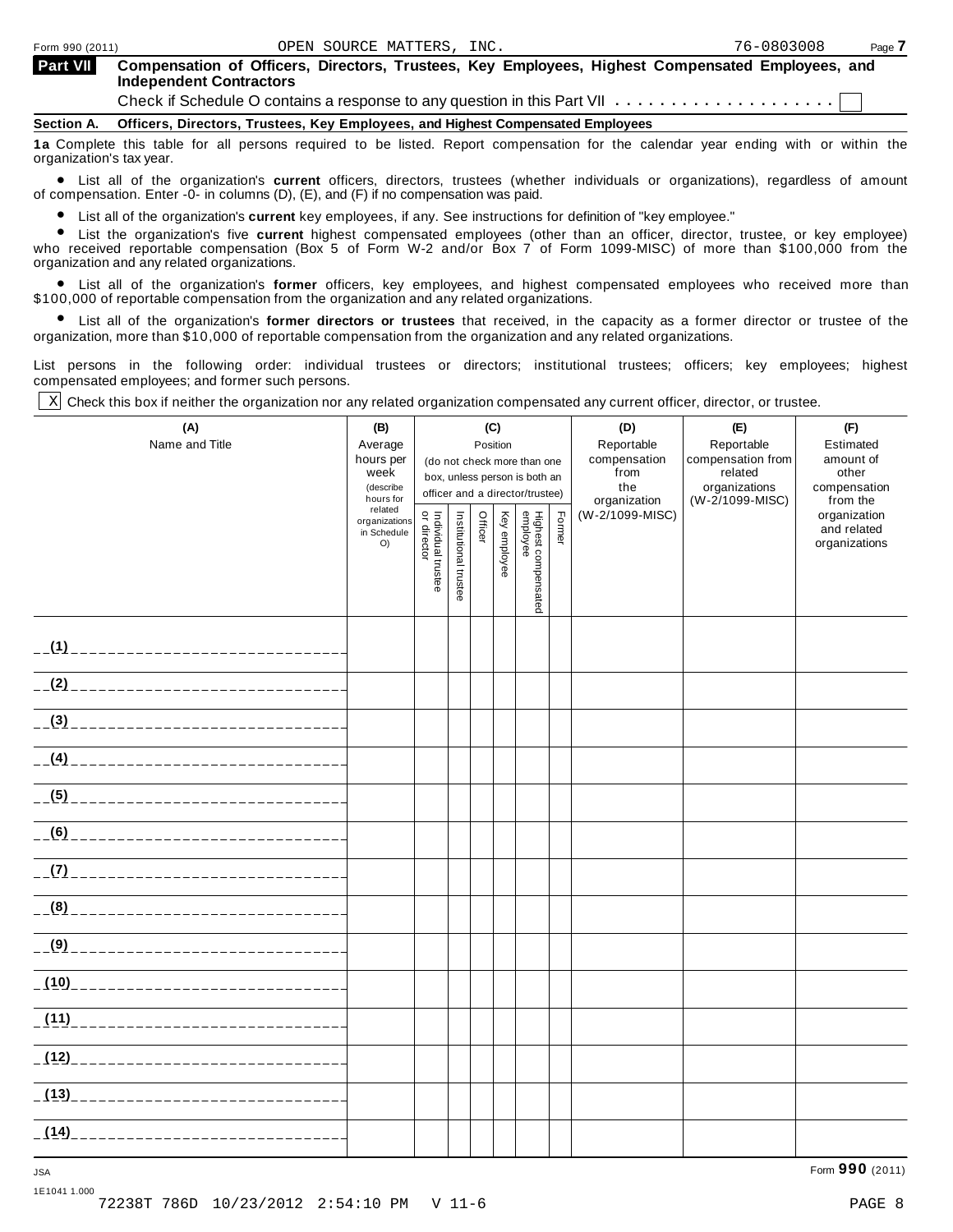| Form 990 (2011)<br>Part VII<br>Section A. Officers, Directors, Trustees, Key Employees, and Highest Compensated Employees (continued)                                                                                                                                     |                                                                                                                                                                        |                                          |                       |         |              |                                 |        |                                                  |                                                                    |                                                        |                                                          | Page 8      |
|---------------------------------------------------------------------------------------------------------------------------------------------------------------------------------------------------------------------------------------------------------------------------|------------------------------------------------------------------------------------------------------------------------------------------------------------------------|------------------------------------------|-----------------------|---------|--------------|---------------------------------|--------|--------------------------------------------------|--------------------------------------------------------------------|--------------------------------------------------------|----------------------------------------------------------|-------------|
| (A)<br>Name and title                                                                                                                                                                                                                                                     | (B)<br>(C)<br>Position<br>Average<br>(do not check more than one<br>hours per<br>box, unless person is both an<br>week<br>officer and a director/trustee)<br>(describe |                                          |                       |         |              |                                 |        | (D)<br>Reportable<br>compensation<br>from<br>the | (E)<br>Reportable<br>compensation from<br>related<br>organizations | (F)<br>Estimated<br>amount of<br>other<br>compensation |                                                          |             |
|                                                                                                                                                                                                                                                                           | hours for<br>related<br>organizations<br>in Schedule<br>O)                                                                                                             | Individual trustee<br> <br>  or director | Institutional trustee | Officer | Key employee | Highest compensated<br>employee | Former | organization<br>(W-2/1099-MISC)                  | (W-2/1099-MISC)                                                    |                                                        | from the<br>organization<br>and related<br>organizations |             |
|                                                                                                                                                                                                                                                                           |                                                                                                                                                                        |                                          |                       |         |              |                                 |        |                                                  |                                                                    |                                                        |                                                          |             |
|                                                                                                                                                                                                                                                                           |                                                                                                                                                                        |                                          |                       |         |              |                                 |        |                                                  |                                                                    |                                                        |                                                          |             |
|                                                                                                                                                                                                                                                                           |                                                                                                                                                                        |                                          |                       |         |              |                                 |        |                                                  |                                                                    |                                                        |                                                          |             |
|                                                                                                                                                                                                                                                                           |                                                                                                                                                                        |                                          |                       |         |              |                                 |        |                                                  |                                                                    |                                                        |                                                          |             |
|                                                                                                                                                                                                                                                                           |                                                                                                                                                                        |                                          |                       |         |              |                                 |        |                                                  |                                                                    |                                                        |                                                          |             |
|                                                                                                                                                                                                                                                                           |                                                                                                                                                                        |                                          |                       |         |              |                                 |        |                                                  |                                                                    |                                                        |                                                          |             |
|                                                                                                                                                                                                                                                                           |                                                                                                                                                                        |                                          |                       |         |              |                                 |        |                                                  |                                                                    |                                                        |                                                          |             |
|                                                                                                                                                                                                                                                                           |                                                                                                                                                                        |                                          |                       |         |              |                                 |        |                                                  |                                                                    |                                                        |                                                          |             |
|                                                                                                                                                                                                                                                                           |                                                                                                                                                                        |                                          |                       |         |              |                                 |        |                                                  |                                                                    |                                                        |                                                          |             |
|                                                                                                                                                                                                                                                                           |                                                                                                                                                                        |                                          |                       |         |              |                                 |        |                                                  |                                                                    |                                                        |                                                          |             |
|                                                                                                                                                                                                                                                                           |                                                                                                                                                                        |                                          |                       |         |              |                                 |        |                                                  |                                                                    |                                                        |                                                          |             |
| 1b Sub-total<br>c Total from continuation sheets to Part VII, Section A<br>d Total (add lines 1b and 1c) $\cdots \cdots \cdots \cdots \cdots \cdots \cdots \cdots \cdots \cdots \cdots$                                                                                   |                                                                                                                                                                        |                                          |                       |         |              |                                 |        | 0<br>0<br>0                                      |                                                                    | 0<br>0<br>0                                            |                                                          | 0<br>0<br>0 |
| 2 Total number of individuals (including but not limited to those listed above) who received more than \$100,000 of<br>reportable compensation from the organization $\blacktriangleright$                                                                                |                                                                                                                                                                        | 0                                        |                       |         |              |                                 |        |                                                  |                                                                    |                                                        |                                                          |             |
| Did the organization list any former officer, director, or trustee, key employee, or highest compensated<br>employee on line 1a? If "Yes," complete Schedule J for such individual                                                                                        |                                                                                                                                                                        |                                          |                       |         |              |                                 |        |                                                  |                                                                    | 3                                                      | Yes <sub>1</sub>                                         | No<br>Χ     |
| 4 For any individual listed on line 1a, is the sum of reportable compensation and other compensation from the<br>organization and related organizations greater than \$150,000? If "Yes," complete Schedule J for such                                                    |                                                                                                                                                                        |                                          |                       |         |              |                                 |        |                                                  |                                                                    |                                                        |                                                          |             |
| Did any person listed on line 1a receive or accrue compensation from any unrelated organization or individual                                                                                                                                                             |                                                                                                                                                                        |                                          |                       |         |              |                                 |        |                                                  |                                                                    | 4                                                      |                                                          | Χ           |
| for services rendered to the organization? If "Yes," complete Schedule J for such person<br><b>Section B. Independent Contractors</b>                                                                                                                                     |                                                                                                                                                                        |                                          |                       |         |              |                                 |        |                                                  |                                                                    | 5                                                      |                                                          | Χ           |
| Complete this table for your five highest compensated independent contractors that received more than \$100,000 of<br>$\mathbf{1}$<br>compensation from the organization. Report compensation for the calendar year ending with or within the organization's tax<br>year. |                                                                                                                                                                        |                                          |                       |         |              |                                 |        |                                                  |                                                                    |                                                        |                                                          |             |
| (A)<br>Name and business address                                                                                                                                                                                                                                          |                                                                                                                                                                        |                                          |                       |         |              |                                 |        | (B)<br>Description of services                   |                                                                    | (C)<br>Compensation                                    |                                                          |             |
|                                                                                                                                                                                                                                                                           |                                                                                                                                                                        |                                          |                       |         |              |                                 |        |                                                  |                                                                    |                                                        |                                                          |             |
|                                                                                                                                                                                                                                                                           |                                                                                                                                                                        |                                          |                       |         |              |                                 |        |                                                  |                                                                    |                                                        |                                                          |             |

**2** Total number of independent contractors (including but not limited to those listed above) who received more than \$100,000 in compensation from the organization  $\rightarrow$  0

72238T 786D 10/23/2012 2:54:10 PM V 11-6 PAGE 9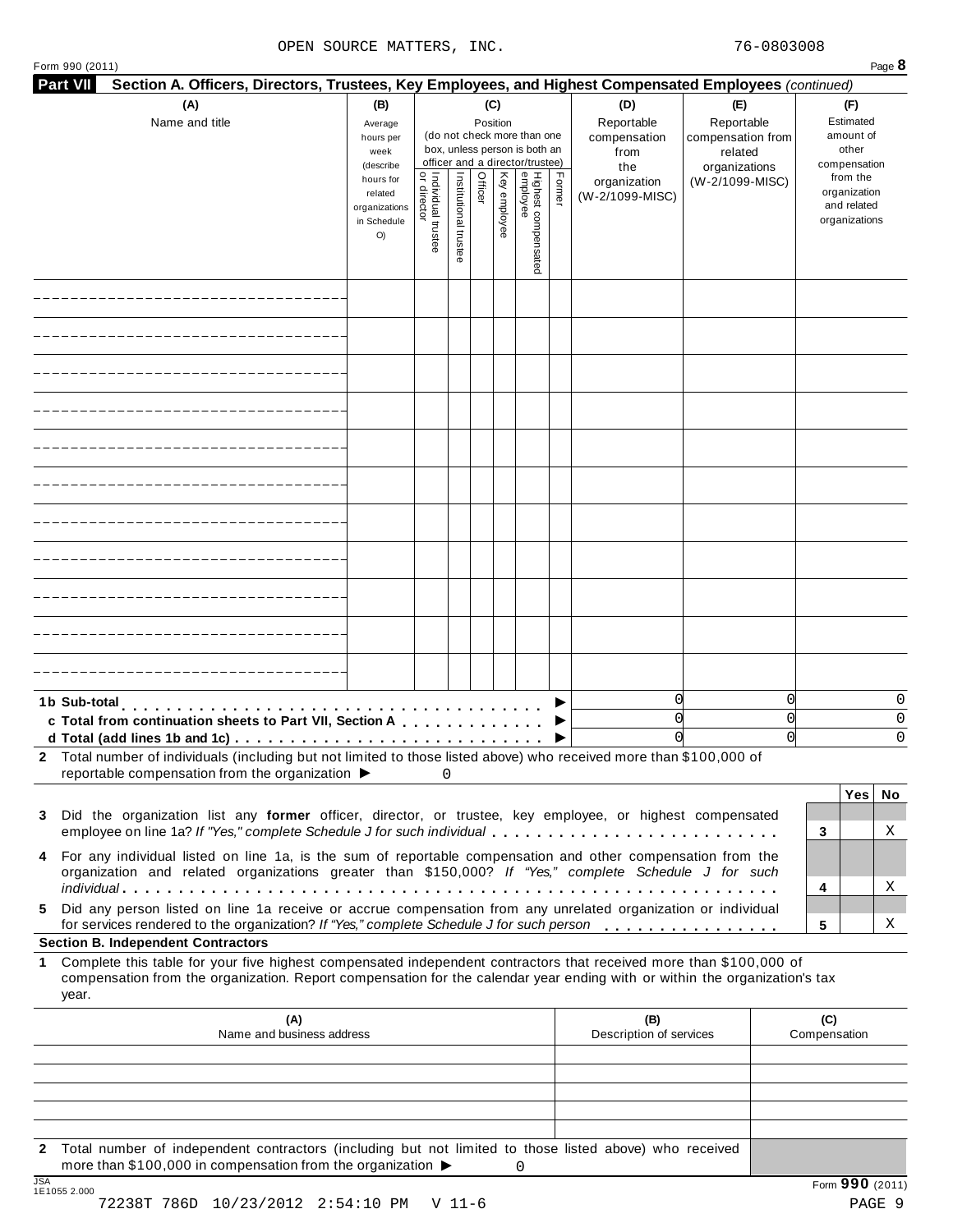|                                                           | <b>Part VIII</b>                                | <b>Statement of Revenue</b>                                                                                                                                                                                                                                                                                                                                                                                                                                                                                                                                                                                                                                 |                      |                      |                                                    |                                         |                                                                           |
|-----------------------------------------------------------|-------------------------------------------------|-------------------------------------------------------------------------------------------------------------------------------------------------------------------------------------------------------------------------------------------------------------------------------------------------------------------------------------------------------------------------------------------------------------------------------------------------------------------------------------------------------------------------------------------------------------------------------------------------------------------------------------------------------------|----------------------|----------------------|----------------------------------------------------|-----------------------------------------|---------------------------------------------------------------------------|
|                                                           |                                                 |                                                                                                                                                                                                                                                                                                                                                                                                                                                                                                                                                                                                                                                             |                      | (A)<br>Total revenue | (B)<br>Related or<br>exempt<br>function<br>revenue | (C)<br>Unrelated<br>business<br>revenue | (D)<br>Revenue<br>excluded from tax<br>under sections<br>512, 513, or 514 |
| Contributions, Gifts, Grants<br>and Other Similar Amounts | 1a<br>$\mathbf b$<br>c<br>d<br>е<br>f<br>g<br>h | 1a<br>Federated campaigns<br>1 <sub>b</sub><br>Membership dues <b>All Accords</b> Membership dues<br>1c<br>Fundraising events <b>Fundraising</b><br>1 <sub>d</sub><br>Related organizations <b>contains</b> and <b>Related</b> organizations <b>and</b> a set of the set of the set of the set of the set of the set of the set of the set of the set of the set of the set of the set of the set of the set of the<br>1 e<br>Government grants (contributions)<br>All other contributions, gifts, grants,<br>1f<br>and similar amounts not included above<br>Noncash contributions included in lines 1a-1f: \$<br>Total. Add lines 1a-1f ATTACHMENT . 5. > |                      | $\mathbf 0$          |                                                    |                                         |                                                                           |
|                                                           |                                                 |                                                                                                                                                                                                                                                                                                                                                                                                                                                                                                                                                                                                                                                             | <b>Business Code</b> |                      |                                                    |                                         |                                                                           |
|                                                           |                                                 |                                                                                                                                                                                                                                                                                                                                                                                                                                                                                                                                                                                                                                                             | 511130               |                      | 10,998                                             |                                         |                                                                           |
|                                                           | 2a                                              | PUBLISHING ROYALTIES                                                                                                                                                                                                                                                                                                                                                                                                                                                                                                                                                                                                                                        |                      | 10,998.              |                                                    |                                         |                                                                           |
|                                                           | b                                               | ADVERTISING INCOME                                                                                                                                                                                                                                                                                                                                                                                                                                                                                                                                                                                                                                          | 541800               | 253,158.             |                                                    | 253,158.                                |                                                                           |
|                                                           | с                                               | SPONSORSHIP                                                                                                                                                                                                                                                                                                                                                                                                                                                                                                                                                                                                                                                 | 541610               | 9,393.               | 9,393                                              |                                         |                                                                           |
|                                                           | d                                               | CONFERENCE REGISTRATION                                                                                                                                                                                                                                                                                                                                                                                                                                                                                                                                                                                                                                     | 541610               |                      |                                                    |                                         |                                                                           |
|                                                           |                                                 | INDIVIDUAL DONORS                                                                                                                                                                                                                                                                                                                                                                                                                                                                                                                                                                                                                                           | 541610               | 2,743.               | 2,743.                                             |                                         |                                                                           |
| Program Service Revenue                                   | f                                               | All other program service revenue                                                                                                                                                                                                                                                                                                                                                                                                                                                                                                                                                                                                                           | 541610               | 53,845.              | 53,845                                             |                                         |                                                                           |
|                                                           | g<br>3                                          | Investment income (including dividends, interest, and                                                                                                                                                                                                                                                                                                                                                                                                                                                                                                                                                                                                       | ▶                    | 330,137.             |                                                    |                                         |                                                                           |
|                                                           |                                                 | other similar amounts) ATTACHMENT 2                                                                                                                                                                                                                                                                                                                                                                                                                                                                                                                                                                                                                         |                      | 66.                  |                                                    | 66.                                     |                                                                           |
|                                                           | 4                                               | Income from investment of tax-exempt bond proceeds                                                                                                                                                                                                                                                                                                                                                                                                                                                                                                                                                                                                          |                      | $\mathsf{O}\xspace$  |                                                    |                                         |                                                                           |
|                                                           | 5                                               | Royalties <b>Construction Construction</b><br>(i) Real                                                                                                                                                                                                                                                                                                                                                                                                                                                                                                                                                                                                      | (ii) Personal        | $\mathbf 0$          |                                                    |                                         |                                                                           |
|                                                           | 6а<br>b<br>c<br>d<br>7а                         | Gross rents <b>Container and Container</b><br>Less: rental expenses<br>Rental income or (loss)<br>(i) Securities<br>Gross amount from sales of                                                                                                                                                                                                                                                                                                                                                                                                                                                                                                              | (ii) Other           | 0                    |                                                    |                                         |                                                                           |
|                                                           | b<br>с                                          | assets other than inventory<br>Less: cost or other basis<br>and sales expenses                                                                                                                                                                                                                                                                                                                                                                                                                                                                                                                                                                              |                      |                      |                                                    |                                         |                                                                           |
|                                                           | d                                               |                                                                                                                                                                                                                                                                                                                                                                                                                                                                                                                                                                                                                                                             |                      | 0                    |                                                    |                                         |                                                                           |
| <b>Other Revenue</b>                                      | 8a                                              | Gross income from fundraising<br>events (not including \$<br>of contributions reported on line 1c).                                                                                                                                                                                                                                                                                                                                                                                                                                                                                                                                                         |                      |                      |                                                    |                                         |                                                                           |
|                                                           |                                                 | See Part IV, line 18 a                                                                                                                                                                                                                                                                                                                                                                                                                                                                                                                                                                                                                                      |                      |                      |                                                    |                                         |                                                                           |
|                                                           | b                                               | Less: direct expenses b                                                                                                                                                                                                                                                                                                                                                                                                                                                                                                                                                                                                                                     |                      |                      |                                                    |                                         |                                                                           |
|                                                           | с                                               | Net income or (loss) from fundraising events <u></u> ▶                                                                                                                                                                                                                                                                                                                                                                                                                                                                                                                                                                                                      |                      | $\Omega$             |                                                    |                                         |                                                                           |
|                                                           |                                                 | 9a Gross income from gaming activities.<br>See Part IV, line 19 and a later a                                                                                                                                                                                                                                                                                                                                                                                                                                                                                                                                                                               |                      |                      |                                                    |                                         |                                                                           |
|                                                           | b                                               | Less: direct expenses b                                                                                                                                                                                                                                                                                                                                                                                                                                                                                                                                                                                                                                     |                      |                      |                                                    |                                         |                                                                           |
|                                                           | c                                               | Net income or (loss) from gaming activities <u>entitled</u> by Net income or (loss)                                                                                                                                                                                                                                                                                                                                                                                                                                                                                                                                                                         |                      | $\Omega$             |                                                    |                                         |                                                                           |
|                                                           | 10a                                             | Gross<br>sales of inventory,<br>less<br>returns and allowances a                                                                                                                                                                                                                                                                                                                                                                                                                                                                                                                                                                                            | 1,506.               |                      |                                                    |                                         |                                                                           |
|                                                           | b                                               |                                                                                                                                                                                                                                                                                                                                                                                                                                                                                                                                                                                                                                                             | 8,634.               |                      |                                                    |                                         |                                                                           |
|                                                           |                                                 | c Net income or (loss) from sales of inventory $ATCH$ 3<br>Miscellaneous Revenue                                                                                                                                                                                                                                                                                                                                                                                                                                                                                                                                                                            | <b>Business Code</b> | $-7,128.$            |                                                    |                                         |                                                                           |
|                                                           |                                                 |                                                                                                                                                                                                                                                                                                                                                                                                                                                                                                                                                                                                                                                             |                      |                      |                                                    |                                         |                                                                           |
|                                                           | 11a                                             | <u> 1989 - Johann Harry Harry Harry Harry Harry Harry Harry Harry Harry Harry Harry Harry Harry Harry Harry Harry</u>                                                                                                                                                                                                                                                                                                                                                                                                                                                                                                                                       |                      |                      |                                                    |                                         |                                                                           |
|                                                           | b                                               | <u> 1989 - John Stein, Amerikaansk politiker († 1908)</u>                                                                                                                                                                                                                                                                                                                                                                                                                                                                                                                                                                                                   |                      |                      |                                                    |                                         |                                                                           |
|                                                           | с                                               | <u> 1989 - John Harry Harry Harry Harry Harry Harry Harry Harry Harry Harry Harry Harry Harry Harry Harry Harry H</u>                                                                                                                                                                                                                                                                                                                                                                                                                                                                                                                                       |                      |                      |                                                    |                                         |                                                                           |
|                                                           | d                                               | All other revenue entitled and the control of the control of the control of the control of the control of the control of the control of the control of the control of the control of the control of the control of the control                                                                                                                                                                                                                                                                                                                                                                                                                              |                      |                      |                                                    |                                         |                                                                           |
|                                                           | е                                               |                                                                                                                                                                                                                                                                                                                                                                                                                                                                                                                                                                                                                                                             |                      | $\overline{0}$       |                                                    |                                         |                                                                           |
|                                                           | 12                                              | Total revenue. See instructions <b>and intervention</b> ▶                                                                                                                                                                                                                                                                                                                                                                                                                                                                                                                                                                                                   |                      | 323,075.             | 76,979.                                            | 253, 224.                               |                                                                           |

JSA 1E1051 1.000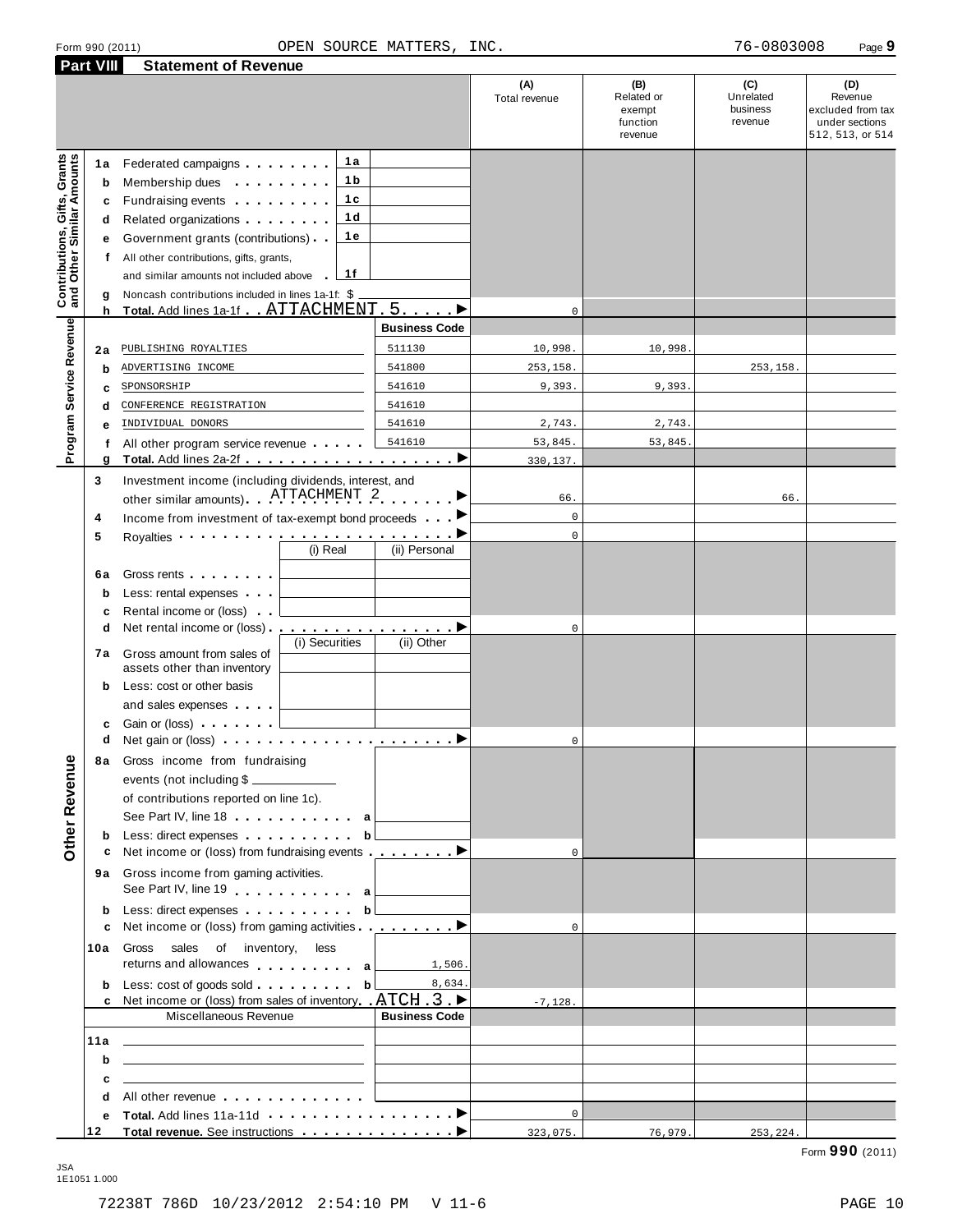#### **Part IX Statement of Functional Expenses**

Section 501(c)(3) and 501(c)(4) organizations must complete all columns. All other organizations must complete column (A) but are not

|    | required to complete columns $(B)$ , $(C)$ , and $(D)$ .                                                                                                                                                                       |                       |                                    |                                           |                                |
|----|--------------------------------------------------------------------------------------------------------------------------------------------------------------------------------------------------------------------------------|-----------------------|------------------------------------|-------------------------------------------|--------------------------------|
|    | Do not include amounts reported on lines 6b,<br>7b, 8b, 9b, and 10b of Part VIII.                                                                                                                                              | (A)<br>Total expenses | (B)<br>Program service<br>expenses | (C)<br>Management and<br>general expenses | (D)<br>Fundraising<br>expenses |
| 1  | Grants and other assistance to governments and                                                                                                                                                                                 |                       |                                    |                                           |                                |
|    | organizations in the United States. See Part IV, line 21                                                                                                                                                                       | 0                     |                                    |                                           |                                |
| 2  | Grants and other assistance to individuals in                                                                                                                                                                                  |                       |                                    |                                           |                                |
|    | the United States. See Part IV, line 22                                                                                                                                                                                        | 0                     |                                    |                                           |                                |
| 3  | Grants and other assistance to governments,                                                                                                                                                                                    |                       |                                    |                                           |                                |
|    | organizations, and individuals outside the                                                                                                                                                                                     |                       |                                    |                                           |                                |
|    | United States. See Part IV, lines 15 and 16                                                                                                                                                                                    | 0                     |                                    |                                           |                                |
| 4  | Benefits paid to or for members                                                                                                                                                                                                |                       |                                    |                                           |                                |
| 5. | Compensation of current officers, directors,                                                                                                                                                                                   |                       |                                    |                                           |                                |
|    | trustees, and key employees                                                                                                                                                                                                    | 0                     |                                    |                                           |                                |
| 6. | Compensation not included above, to disqualified                                                                                                                                                                               |                       |                                    |                                           |                                |
|    | persons (as defined under section 4958(f)(1)) and                                                                                                                                                                              |                       |                                    |                                           |                                |
|    | persons described in section 4958(c)(3)(B)                                                                                                                                                                                     | 0                     |                                    |                                           |                                |
| 7  | Other salaries and wages                                                                                                                                                                                                       |                       |                                    |                                           |                                |
| 8  | Pension plan accruals and contributions (include section                                                                                                                                                                       |                       |                                    |                                           |                                |
|    | 401(k) and 403(b) employer contributions)                                                                                                                                                                                      | 0                     |                                    |                                           |                                |
| 9  | Other employee benefits                                                                                                                                                                                                        | $\Omega$              |                                    |                                           |                                |
| 10 |                                                                                                                                                                                                                                |                       |                                    |                                           |                                |
| 11 | Fees for services (non-employees):                                                                                                                                                                                             |                       |                                    |                                           |                                |
|    | a Management                                                                                                                                                                                                                   | 0                     |                                    |                                           |                                |
|    |                                                                                                                                                                                                                                | 12,195.               |                                    | 12,195.                                   |                                |
|    | c Accounting $\ldots$ , $\ldots$ , $\ldots$ , $\ldots$ , $\ldots$                                                                                                                                                              | 21,795.               |                                    | 21,795.                                   |                                |
|    |                                                                                                                                                                                                                                | 0                     |                                    |                                           |                                |
|    | e Professional fundraising services. See Part IV, line 17                                                                                                                                                                      | $\Omega$              |                                    |                                           |                                |
|    | f Investment management fees                                                                                                                                                                                                   | $\Omega$              |                                    |                                           |                                |
|    |                                                                                                                                                                                                                                | $\Omega$              |                                    |                                           |                                |
|    | 12 Advertising and promotion                                                                                                                                                                                                   | $\Omega$              |                                    |                                           |                                |
| 13 | Office expenses example.                                                                                                                                                                                                       | 1,000.                |                                    | 1,000.                                    |                                |
| 14 | Information technology exercise the contract of the contract of the contract of the contract of the contract of the contract of the contract of the contract of the contract of the contract of the contract of the contract o | 0                     |                                    |                                           |                                |
| 15 |                                                                                                                                                                                                                                | $\Omega$              |                                    |                                           |                                |
| 16 | Occupancy                                                                                                                                                                                                                      | $\Omega$              |                                    |                                           |                                |
| 17 |                                                                                                                                                                                                                                | 47,304.               | 47,304.                            |                                           |                                |
| 18 | Payments of travel or entertainment expenses                                                                                                                                                                                   |                       |                                    |                                           |                                |
|    | for any federal, state, or local public officials                                                                                                                                                                              | $\Omega$              |                                    |                                           |                                |
| 19 | Conferences, conventions, and meetings                                                                                                                                                                                         | 4,010.                | 4,010                              |                                           |                                |
| 20 |                                                                                                                                                                                                                                | 0                     |                                    |                                           |                                |
| 21 | Payments to affiliates <b>Exercise 2.1 Fig. 1.1 Fig. 1.1</b>                                                                                                                                                                   | $\Omega$              |                                    |                                           |                                |
| 22 | Depreciation, depletion, and amortization                                                                                                                                                                                      | 812.                  | 812                                |                                           |                                |
| 23 | Insurance <b>ATCH 6</b>                                                                                                                                                                                                        | 1,100.                |                                    | 1,100.                                    |                                |
| 24 | Other expenses. Itemize expenses not covered                                                                                                                                                                                   |                       |                                    |                                           |                                |
|    | above (List miscellaneous expenses in line 24e. If                                                                                                                                                                             |                       |                                    |                                           |                                |
|    | line 24e amount exceeds 10% of line 25, column                                                                                                                                                                                 |                       |                                    |                                           |                                |
|    | (A) amount, list line 24e expenses on Schedule O.)                                                                                                                                                                             |                       |                                    |                                           |                                |
|    | a TAXES-FED, NYS & NYC.                                                                                                                                                                                                        | 33,742.               |                                    | 33,742.                                   |                                |
|    | <b>b BANK SERVICE CHARGES</b>                                                                                                                                                                                                  | 690.                  |                                    | 690                                       |                                |
|    | <b>c</b> HOSTING EXPENSE<br>------------                                                                                                                                                                                       | 2,225.                | 2,225.                             |                                           |                                |
|    | d CONSULTING<br>____________                                                                                                                                                                                                   | 8,542.                | 8,542.                             |                                           |                                |
|    | e All other expenses $\_ATTACHMENT_4$                                                                                                                                                                                          | 53,260.               |                                    | 53,260.                                   |                                |
|    | 25 Total functional expenses. Add lines 1 through 24e                                                                                                                                                                          | 186,675.              | 62,893.                            | 123,782.                                  |                                |
| 26 | Joint costs. Complete this line only if the<br>organization reported in column (B) joint costs<br>from a combined educational campaign and<br>fundraising solicitation. Check here<br>if                                       |                       |                                    |                                           |                                |
|    | following SOP 98-2 (ASC 958-720) $\overline{\phantom{1}}$                                                                                                                                                                      | $\overline{0}$        |                                    |                                           |                                |
|    |                                                                                                                                                                                                                                |                       |                                    |                                           |                                |

JSA<br>1E1052 1.000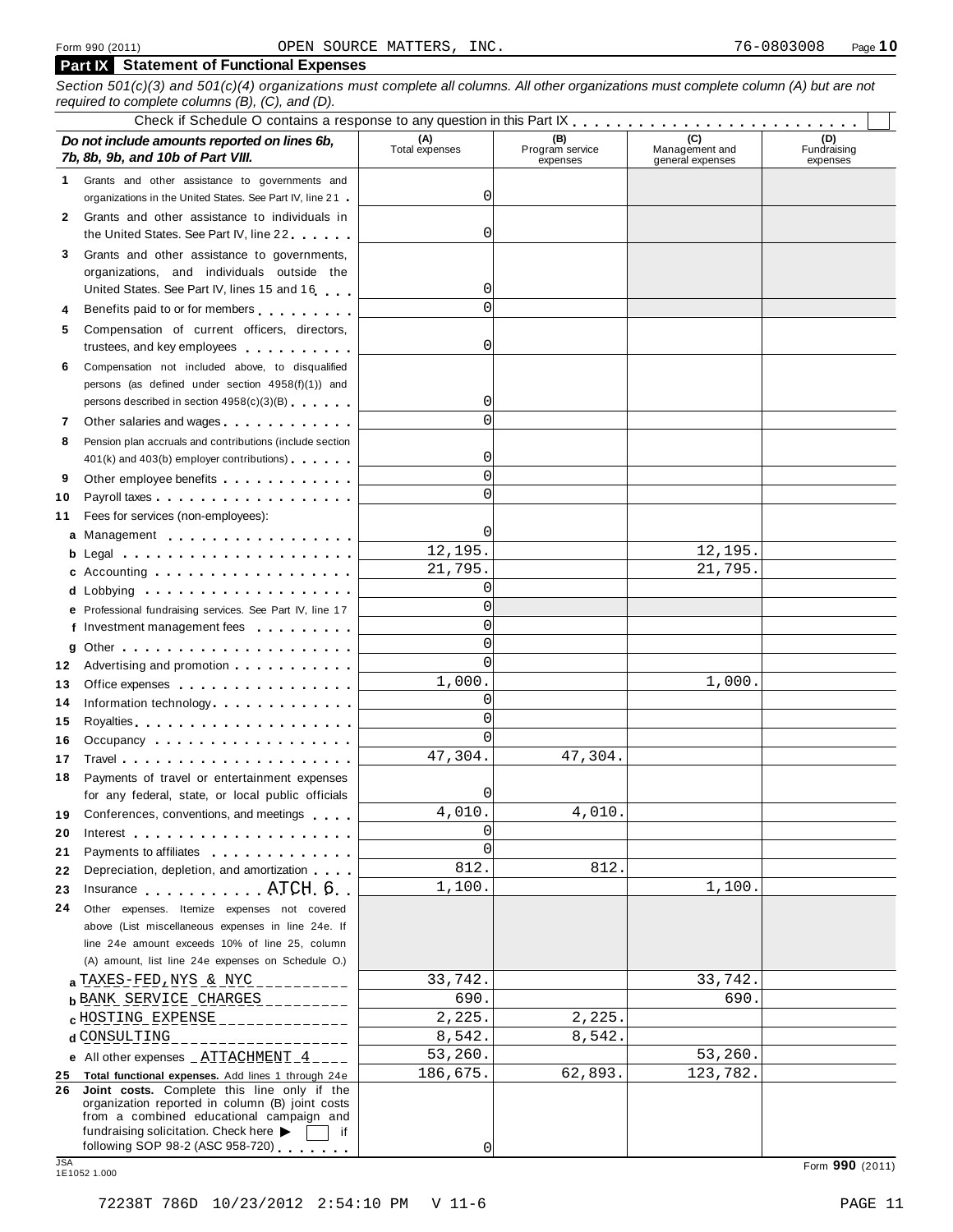Total liabilities and net assets/fund balances

#### OPEN SOURCE MATTERS, INC. 76-0803008

|                   |              |                                                                                                                                                                                                                                  |        | (A)<br>Beginning of year |                         | (B)<br>End of year |
|-------------------|--------------|----------------------------------------------------------------------------------------------------------------------------------------------------------------------------------------------------------------------------------|--------|--------------------------|-------------------------|--------------------|
|                   | 1            | Cash - non-interest-bearing                                                                                                                                                                                                      |        | 97,741.                  | $\blacktriangleleft$    | 262,326.           |
|                   | $\mathbf{2}$ | Savings and temporary cash investments                                                                                                                                                                                           |        | 4,338.                   | $\overline{2}$          |                    |
|                   | 3            |                                                                                                                                                                                                                                  |        | <sub>O</sub>             | $\overline{3}$          | $\Omega$           |
|                   | 4            |                                                                                                                                                                                                                                  |        | $\Omega$                 | $\overline{\mathbf{4}}$ | $\Omega$           |
|                   | 5            | Receivables from current and former officers, directors, trustees, key                                                                                                                                                           |        |                          |                         |                    |
|                   |              | employees, and highest compensated employees. Complete Part II of                                                                                                                                                                |        |                          |                         |                    |
|                   |              | Schedule L                                                                                                                                                                                                                       |        | 0                        | 5                       |                    |
|                   | 6            | Receivables from other disqualified persons (as defined under section                                                                                                                                                            |        |                          |                         |                    |
|                   |              | 4958(f)(1)), persons described in section 4958(c)(3)(B), and contributing                                                                                                                                                        |        |                          |                         |                    |
|                   |              | employers and sponsoring organizations of section $501(c)(9)$ voluntary<br>employees' beneficiary organizations (see instructions) [100]                                                                                         |        | 0                        | 6                       |                    |
|                   | 7            |                                                                                                                                                                                                                                  |        |                          | $\overline{7}$          | $\Omega$           |
| Assets            | 8            | Inventories for sale or use enterpreteration of the contract of the sale or use of the contract of the contract of the contract of the contract of the contract of the contract of the contract of the contract of the contrac   |        | 8,634.                   | 8                       | $\Omega$           |
|                   | 9            |                                                                                                                                                                                                                                  |        | 0l                       | 9                       | $\Omega$           |
|                   |              | 10a Land, buildings, and equipment: cost or                                                                                                                                                                                      |        |                          |                         |                    |
|                   |              | other basis. Complete Part VI of Schedule D   10a                                                                                                                                                                                | 7,422. |                          |                         |                    |
|                   |              | <b>b</b> Less: accumulated depreciation 1.1.1.10b                                                                                                                                                                                | 6,525. | $1,709.$ 10c             |                         | 897.               |
|                   | 11           |                                                                                                                                                                                                                                  |        |                          | $0 \mid 11$             | <sup>0</sup>       |
|                   | 12           |                                                                                                                                                                                                                                  |        |                          | $0 \vert 12$            | $\Omega$           |
|                   | 13           |                                                                                                                                                                                                                                  |        |                          | $\overline{0}$ 13       | $\Omega$           |
|                   | 14           |                                                                                                                                                                                                                                  |        |                          | $0 \mid 14$             | $\Omega$           |
|                   | 15           | Intangible assets $\ldots \ldots \ldots \ldots \ldots \ldots \ldots \ldots$                                                                                                                                                      |        |                          | $0 \mid 15$             | $\Omega$           |
|                   | 16           | Total assets. Add lines 1 through 15 (must equal line 34)                                                                                                                                                                        |        | $112, 422.$ 16           |                         | 263, 223.          |
|                   | 17           | Accounts payable and accrued expenses                                                                                                                                                                                            |        | 17,470.                  | 17                      | 31,871.            |
|                   | 18           |                                                                                                                                                                                                                                  |        |                          | $0 \vert 18$            | $\Omega$           |
|                   | 19           |                                                                                                                                                                                                                                  |        | 0                        | 19                      | $\Omega$           |
|                   | 20           |                                                                                                                                                                                                                                  |        |                          | $0\overline{20}$        | $\Omega$           |
|                   | 21           | Escrow or custodial account liability. Complete Part IV of Schedule D                                                                                                                                                            |        |                          | 21                      | 0                  |
|                   | 22           | Payables to current and former officers, directors, trustees, key                                                                                                                                                                |        |                          |                         |                    |
| Liabilities       |              | employees, highest compensated employees, and disqualified persons.                                                                                                                                                              |        |                          |                         |                    |
|                   |              |                                                                                                                                                                                                                                  |        |                          | $0\,$ 22                |                    |
|                   | 23           |                                                                                                                                                                                                                                  |        |                          | 23                      | 0                  |
|                   | 24           | Unsecured notes and loans payable to unrelated third parties                                                                                                                                                                     |        | 0l                       | 24                      | $\Omega$           |
|                   | 25           | Other liabilities (including federal income tax, payables to related third                                                                                                                                                       |        |                          |                         |                    |
|                   |              | parties, and other liabilities not included on lines 17-24). Complete Part X                                                                                                                                                     |        |                          |                         |                    |
|                   |              |                                                                                                                                                                                                                                  |        |                          | $0\overline{25}$        |                    |
|                   | 26           |                                                                                                                                                                                                                                  |        | 17,470.                  | 26                      | 31,871.            |
|                   |              | Organizations that follow SFAS 117, check here $\blacktriangleright \begin{array}{c} \begin{array}{c} \begin{array}{c} \times \end{array} \end{array}$ and complete<br>lines 27 through 29, and lines 33 and 34.                 |        |                          |                         |                    |
|                   | 27           | Unrestricted net assets                                                                                                                                                                                                          |        | 94,952.                  | 27                      | 231,352.           |
|                   | 28           |                                                                                                                                                                                                                                  |        |                          | 28                      | 0                  |
|                   | 29           | Permanently restricted net assets<br>intervals and intervals are not restricted to the set of assets are not restricted to the set of the set of the set of the set of the set of the set of the set of the set of the set of th |        |                          | 29                      | 0                  |
| or Fund Balances  |              | Organizations that do not follow SFAS 117, check here ▶                                                                                                                                                                          | and    |                          |                         |                    |
|                   |              | complete lines 30 through 34.                                                                                                                                                                                                    |        |                          |                         |                    |
| <b>Net Assets</b> | 30           | Capital stock or trust principal, or current funds                                                                                                                                                                               | .      |                          | 30                      |                    |
|                   | 31           | Paid-in or capital surplus, or land, building, or equipment fund<br>                                                                                                                                                             |        |                          | 31                      |                    |
|                   | 32           | Retained earnings, endowment, accumulated income, or other funds                                                                                                                                                                 |        |                          | 32                      |                    |
|                   | 33           | Total net assets or fund balances                                                                                                                                                                                                |        | 94,952.                  | 33                      | 231,352.           |

 $\begin{array}{|c|c|c|}\n \hline \text{c}\text{c}\text{c}\text{umulated income, or other turns} & \text{or} & \text{or} & \text{or} & \text{or} & \text{or} & \text{or} & \text{or} & \text{or} & \text{or} & \text{or} & \text{or} & \text{or} & \text{or} & \text{or} & \text{or} & \text{or} & \text{or} & \text{or} & \text{or} & \text{or} & \text{or} & \text{or} & \text{or} & \text{or} & \text{or} & \text{or} & \text{or} & \text{or} & \text{or} & \text{or}$ 

**32 33 34**

 $94,952.$  33  $\vert$  231,352.  $112,422.$  34 263,223.

**Part X Balance Sheet**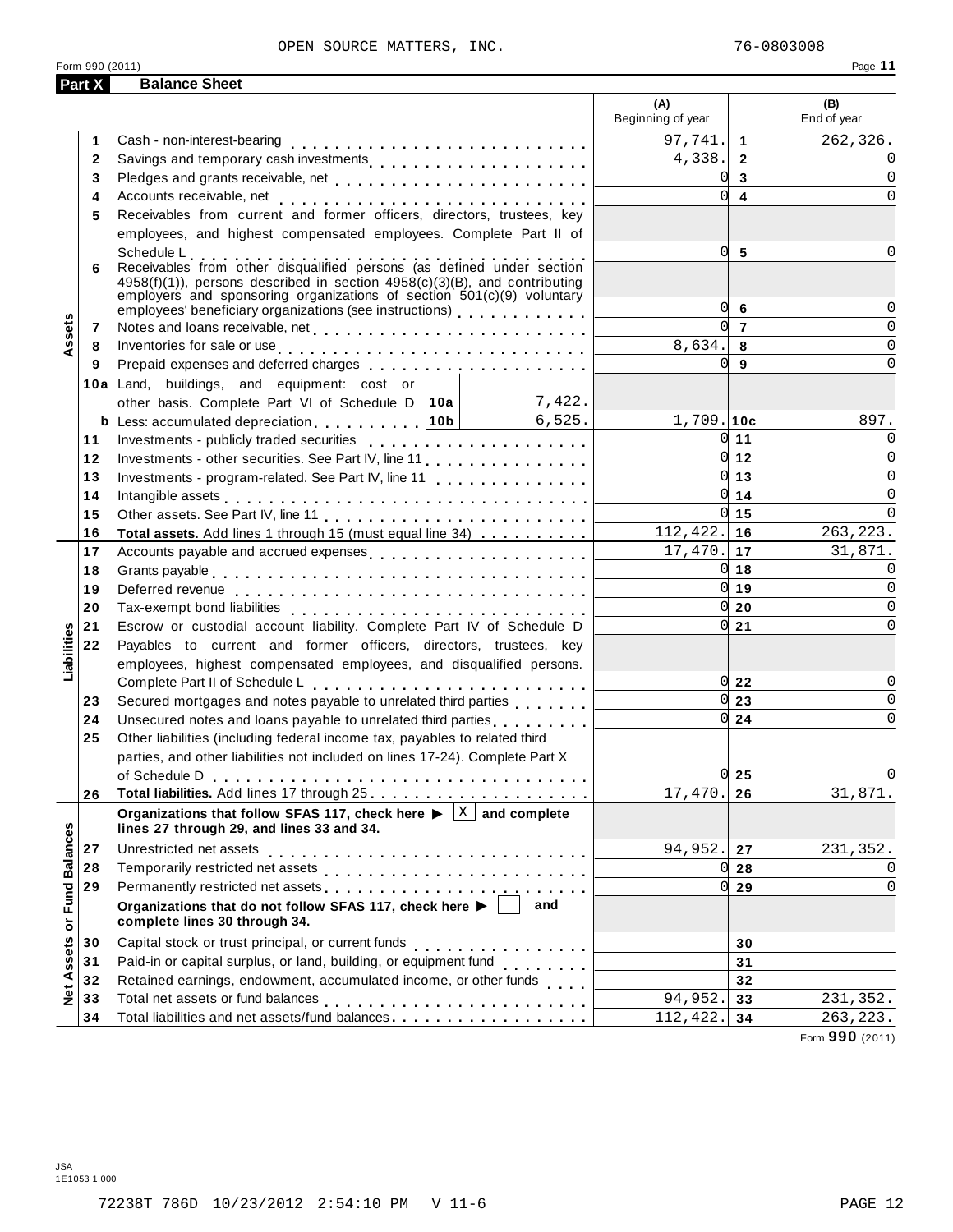|              | Form 990 (2011)                                                                                                                                                                                                                                                                                                 |                | Page 12      |
|--------------|-----------------------------------------------------------------------------------------------------------------------------------------------------------------------------------------------------------------------------------------------------------------------------------------------------------------|----------------|--------------|
|              | <b>Reconciliation of Net Assets</b><br>Part XI                                                                                                                                                                                                                                                                  |                |              |
| 1            | $\overline{1}$                                                                                                                                                                                                                                                                                                  |                | 323,075.     |
| $\mathbf{2}$ | $\overline{2}$                                                                                                                                                                                                                                                                                                  |                | 186,675.     |
| 3            | $\mathbf{3}$                                                                                                                                                                                                                                                                                                    |                | 136,400.     |
| 4            | $\overline{\mathbf{4}}$<br>Net assets or fund balances at beginning of year (must equal Part X, line 33, column (A))                                                                                                                                                                                            |                | 94,952.      |
| 5            | 5<br>Other changes in net assets or fund balances (explain in Schedule O)                                                                                                                                                                                                                                       |                | <sup>0</sup> |
| 6            | Net assets or fund balances at end of year. Combine lines 3, 4, and 5 (must equal Part X, line 33,                                                                                                                                                                                                              |                |              |
|              | 6                                                                                                                                                                                                                                                                                                               |                | 231,352.     |
|              | <b>Financial Statements and Reporting</b><br>Part XII                                                                                                                                                                                                                                                           |                |              |
|              |                                                                                                                                                                                                                                                                                                                 |                |              |
| 1<br>2a      | $x \mid$ Accrual<br>Cash<br>Other<br>Accounting method used to prepare the Form 990:<br>If the organization changed its method of accounting from a prior year or checked "Other," explain in<br>Schedule O.<br>Were the organization's financial statements compiled or reviewed by an independent accountant? | 2a             |              |
|              | Were the organization's financial statements audited by an independent accountant?                                                                                                                                                                                                                              | 2 <sub>b</sub> |              |
| c            | If "Yes" to line 2a or 2b, does the organization have a committee that assumes responsibility for oversight<br>of the audit, review, or compilation of its financial statements and selection of an independent accountant?                                                                                     | 2c             |              |
|              | If the organization changed either its oversight process or selection process during the tax year, explain in<br>Schedule O.                                                                                                                                                                                    |                |              |
|              | If "Yes" to line 2a or 2b, check a box below to indicate whether the financial statements for the year were                                                                                                                                                                                                     |                |              |
|              | issued on a separate basis, consolidated basis, or both:<br>Both consolidated and separate basis<br>Separate basis<br>Consolidated basis                                                                                                                                                                        |                |              |
|              | 3a As a result of a federal award, was the organization required to undergo an audit or audits as set forth in                                                                                                                                                                                                  |                |              |
|              | the Single Audit Act and OMB Circular A-133?                                                                                                                                                                                                                                                                    | 3a             |              |
|              | b If "Yes," did the organization undergo the required audit or audits? If the organization did not undergo the<br>required audit or audits, explain why in Schedule O and describe any steps taken to undergo such audits                                                                                       | 3 <sub>b</sub> |              |

Form **990** (2011)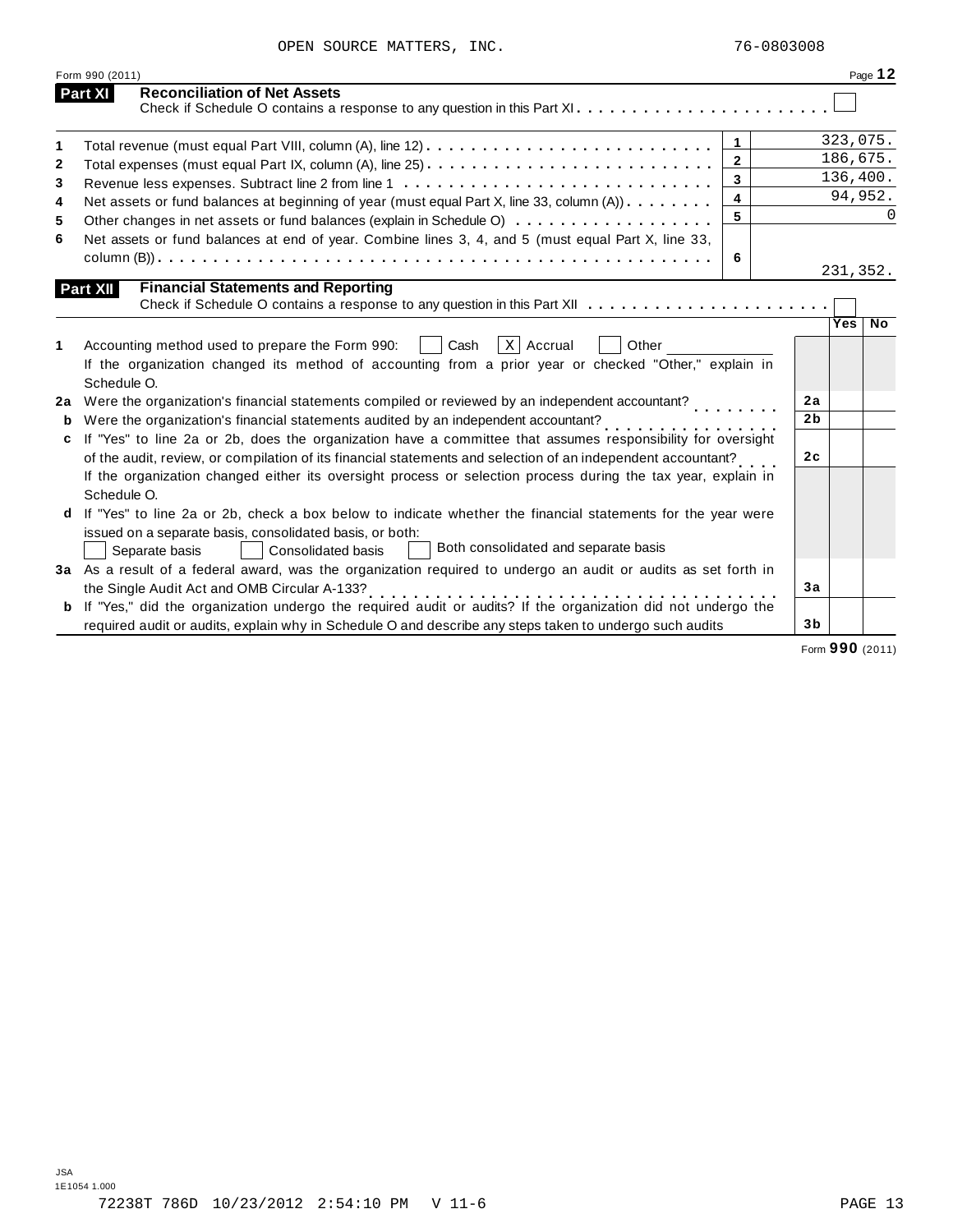| <b>SCHEDULE D</b> |  |
|-------------------|--|
| (Form 990)        |  |

# **SCHEDULE <sup>D</sup>** OMB No. 1545-0047 **Supplemental Financial Statements (Form 990)**

(Form 990)<br>  $\triangleright$  Complete if the organization answered "Yes," to Form 990,<br>
Department of the Treasury Part IV, line 6, 7, 8, 9, 10, 11a, 11b, 11c, 11d, 11e, 11f, 12a, or 12b. **INSPECTED INTEREST INTEREST INTEREST IN A THE COLLECT IN A THE COLLECT IN A THE COLLECT IN A THE COLLECT IN A THE COLLECT INTEREST IN A THE COLLECT INTEREST IN A THE COLLECT IN A THE COLLECT IN A THE COLLECT IN A THE COL** 

|              | Name of the organization                                                                                                                                                                                                                                                                                                      |                         | <b>Employer identification number</b>               |
|--------------|-------------------------------------------------------------------------------------------------------------------------------------------------------------------------------------------------------------------------------------------------------------------------------------------------------------------------------|-------------------------|-----------------------------------------------------|
|              | OPEN SOURCE MATTERS, INC.                                                                                                                                                                                                                                                                                                     |                         | 76-0803008                                          |
|              | Organizations Maintaining Donor Advised Funds or Other Similar Funds or Accounts. Complete if the<br>Part I<br>organization answered "Yes" to Form 990, Part IV, line 6.                                                                                                                                                      |                         |                                                     |
|              |                                                                                                                                                                                                                                                                                                                               | (a) Donor advised funds | (b) Funds and other accounts                        |
| 1            | Total number at end of year                                                                                                                                                                                                                                                                                                   |                         |                                                     |
| 2            | Aggregate contributions to (during year)                                                                                                                                                                                                                                                                                      |                         |                                                     |
| 3            | Aggregate grants from (during year)                                                                                                                                                                                                                                                                                           |                         |                                                     |
| 4            | Aggregate value at end of year                                                                                                                                                                                                                                                                                                |                         |                                                     |
| 5            | Did the organization inform all donors and donor advisors in writing that the assets held in donor advised                                                                                                                                                                                                                    |                         |                                                     |
| 6            | funds are the organization's property, subject to the organization's exclusive legal control?<br>Did the organization inform all grantees, donors, and donor advisors in writing that grant funds can be used<br>only for charitable purposes and not for the benefit of the donor or donor advisor, or for any other purpose |                         | <sup>∣</sup> Yes<br><b>No</b>                       |
|              | Conservation Easements. Complete if the organization answered "Yes" to Form 990, Part IV, line 7.<br>Part II                                                                                                                                                                                                                  |                         | <b>No</b><br>Yes                                    |
| $\mathbf 1$  | Purpose(s) of conservation easements held by the organization (check all that apply).                                                                                                                                                                                                                                         |                         |                                                     |
|              |                                                                                                                                                                                                                                                                                                                               |                         |                                                     |
|              | Preservation of land for public use (e.g., recreation or education)                                                                                                                                                                                                                                                           |                         | Preservation of an historically important land area |
|              | Protection of natural habitat                                                                                                                                                                                                                                                                                                 |                         | Preservation of a certified historic structure      |
|              | Preservation of open space                                                                                                                                                                                                                                                                                                    |                         |                                                     |
| 2            | Complete lines 2a through 2d if the organization held a qualified conservation contribution in the form of a conservation                                                                                                                                                                                                     |                         |                                                     |
|              | easement on the last day of the tax year.                                                                                                                                                                                                                                                                                     |                         |                                                     |
|              |                                                                                                                                                                                                                                                                                                                               |                         | Held at the End of the Tax Year                     |
| a            |                                                                                                                                                                                                                                                                                                                               |                         | 2a                                                  |
| b            |                                                                                                                                                                                                                                                                                                                               |                         | 2 <sub>b</sub>                                      |
| c            | Number of conservation easements on a certified historic structure included in (a)                                                                                                                                                                                                                                            |                         | 2c                                                  |
| d            | Number of conservation easements included in (c) acquired after 8/17/06, and not on a                                                                                                                                                                                                                                         |                         |                                                     |
|              |                                                                                                                                                                                                                                                                                                                               |                         |                                                     |
| 3            | Number of conservation easements modified, transferred, released, extinguished, or terminated by the organization during the                                                                                                                                                                                                  |                         |                                                     |
|              | $\text{tax year}$ $\triangleright$ _________________                                                                                                                                                                                                                                                                          |                         |                                                     |
| 4            | Number of states where property subject to conservation easement is located ▶ ________________                                                                                                                                                                                                                                |                         |                                                     |
| 5            | Does the organization have a written policy regarding the periodic monitoring, inspection, handling of                                                                                                                                                                                                                        |                         |                                                     |
|              | violations, and enforcement of the conservation easements it holds?                                                                                                                                                                                                                                                           |                         | <sup>∣</sup> Yes<br><b>No</b>                       |
| 6            | Staff and volunteer hours devoted to monitoring, inspecting, and enforcing conservation easements during the year                                                                                                                                                                                                             |                         |                                                     |
|              | __________________                                                                                                                                                                                                                                                                                                            |                         |                                                     |
| 7            | Amount of expenses incurred in monitoring, inspecting, and enforcing conservation easements during the year                                                                                                                                                                                                                   |                         |                                                     |
|              | $\triangleright$ \$ ___________________                                                                                                                                                                                                                                                                                       |                         |                                                     |
| 8            | Does each conservation easement reported on line 2(d) above satisfy the requirements of section 170(h)(4)(B)                                                                                                                                                                                                                  |                         |                                                     |
|              |                                                                                                                                                                                                                                                                                                                               |                         | $\Box$<br>Yes<br>No                                 |
| 9            | In Part XIV, describe how the organization reports conservation easements in its revenue and expense statement, and                                                                                                                                                                                                           |                         |                                                     |
|              | balance sheet, and include, if applicable, the text of the footnote to the organization's financial statements that describes the                                                                                                                                                                                             |                         |                                                     |
|              | organization's accounting for conservation easements.                                                                                                                                                                                                                                                                         |                         |                                                     |
|              | Organizations Maintaining Collections of Art, Historical Treasures, or Other Similar Assets.<br>Part III                                                                                                                                                                                                                      |                         |                                                     |
|              | Complete if the organization answered "Yes" to Form 990, Part IV, line 8.                                                                                                                                                                                                                                                     |                         |                                                     |
|              |                                                                                                                                                                                                                                                                                                                               |                         |                                                     |
| 1a           | If the organization elected, as permitted under SFAS 116 (ASC 958), not to report in its revenue statement and balance sheet works of art, historical treasures, or other similar assets held for public exhibition, education                                                                                                |                         |                                                     |
|              | public service, provide, in Part XIV, the text of the footnote to its financial statements that describes these items.                                                                                                                                                                                                        |                         |                                                     |
| b            | If the organization elected, as permitted under SFAS 116 (ASC 958), to report in its revenue statement and balance sheet                                                                                                                                                                                                      |                         |                                                     |
|              | works of art, historical treasures, or other similar assets held for public exhibition, education, or research in furtherance of                                                                                                                                                                                              |                         |                                                     |
|              | public service, provide the following amounts relating to these items:                                                                                                                                                                                                                                                        |                         |                                                     |
|              |                                                                                                                                                                                                                                                                                                                               |                         |                                                     |
|              |                                                                                                                                                                                                                                                                                                                               |                         |                                                     |
| $\mathbf{2}$ | If the organization received or held works of art, historical treasures, or other similar assets for financial gain, provide the                                                                                                                                                                                              |                         |                                                     |
|              | following amounts required to be reported under SFAS 116 (ASC 958) relating to these items:                                                                                                                                                                                                                                   |                         |                                                     |
|              |                                                                                                                                                                                                                                                                                                                               |                         |                                                     |
| a            |                                                                                                                                                                                                                                                                                                                               |                         |                                                     |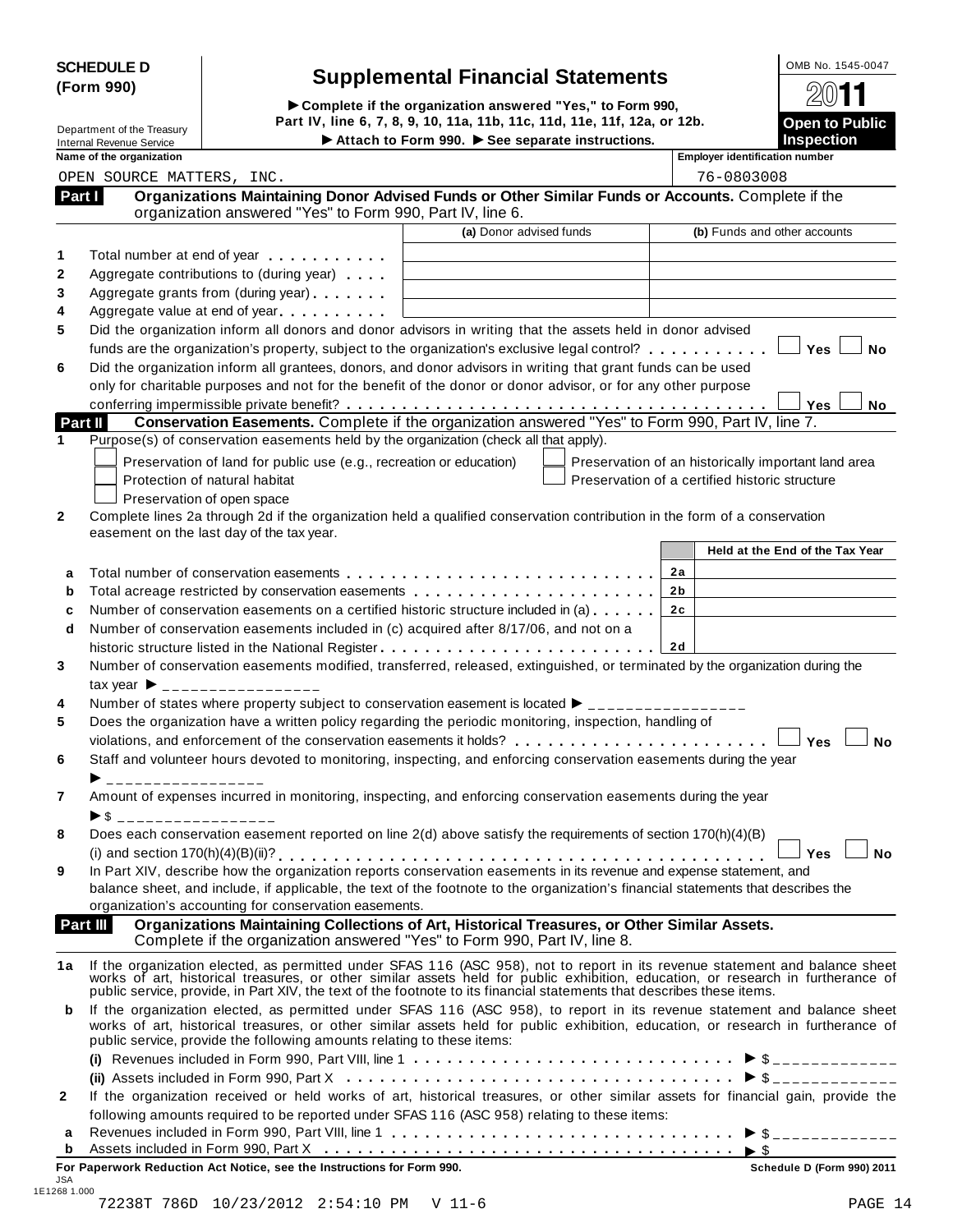|               | Schedule D (Form 990) 2011                                                                                                                                                     |                  |                                         |       |                                    |                           |                                  |        |                     |            | Page 2 |
|---------------|--------------------------------------------------------------------------------------------------------------------------------------------------------------------------------|------------------|-----------------------------------------|-------|------------------------------------|---------------------------|----------------------------------|--------|---------------------|------------|--------|
|               | Organizations Maintaining Collections of Art, Historical Treasures, or Other Similar Assets (continued)<br>Part III                                                            |                  |                                         |       |                                    |                           |                                  |        |                     |            |        |
| 3             | Using the organization's acquisition, accession, and other records, check any of the following that are a significant use of its<br>collection items (check all that apply):   |                  |                                         |       |                                    |                           |                                  |        |                     |            |        |
| а             | Public exhibition                                                                                                                                                              |                  | d                                       |       |                                    | Loan or exchange programs |                                  |        |                     |            |        |
| b             | Scholarly research                                                                                                                                                             |                  | e                                       | Other |                                    |                           | ________________________________ |        |                     |            |        |
| c             | Preservation for future generations                                                                                                                                            |                  |                                         |       |                                    |                           |                                  |        |                     |            |        |
| 4             | Provide a description of the organization's collections and explain how they further the organization's exempt purpose in Part                                                 |                  |                                         |       |                                    |                           |                                  |        |                     |            |        |
|               | XIV.                                                                                                                                                                           |                  |                                         |       |                                    |                           |                                  |        |                     |            |        |
| 5             | During the year, did the organization solicit or receive donations of art, historical treasures, or other similar                                                              |                  |                                         |       |                                    |                           |                                  |        |                     |            |        |
|               | assets to be sold to raise funds rather than to be maintained as part of the organization's collection?                                                                        |                  |                                         |       |                                    |                           |                                  |        | Yes                 |            | No     |
|               | Escrow and Custodial Arrangements. Complete if the organization answered "Yes" to Form 990, Part IV,<br>Part IV<br>line 9, or reported an amount on Form 990, Part X, line 21. |                  |                                         |       |                                    |                           |                                  |        |                     |            |        |
|               | 1a Is the organization an agent, trustee, custodian or other intermediary for contributions or other assets not                                                                |                  |                                         |       |                                    |                           |                                  |        |                     |            |        |
|               |                                                                                                                                                                                |                  |                                         |       |                                    |                           |                                  |        | Yes                 |            | No     |
|               | b If "Yes," explain the arrangement in Part XIV and complete the following table:                                                                                              |                  |                                         |       |                                    |                           |                                  |        |                     |            |        |
|               |                                                                                                                                                                                |                  |                                         |       |                                    |                           |                                  | Amount |                     |            |        |
|               |                                                                                                                                                                                |                  |                                         |       |                                    |                           |                                  |        |                     |            |        |
|               |                                                                                                                                                                                |                  |                                         |       |                                    | 1 d                       |                                  |        |                     |            |        |
| е             |                                                                                                                                                                                |                  |                                         |       | 1е                                 |                           |                                  |        |                     |            |        |
| f             |                                                                                                                                                                                |                  |                                         |       | 1f                                 |                           |                                  |        |                     |            |        |
|               |                                                                                                                                                                                |                  |                                         |       |                                    |                           |                                  |        | Yes                 |            | No     |
|               | <b>b</b> If "Yes," explain the arrangement in Part XIV.                                                                                                                        |                  |                                         |       |                                    |                           |                                  |        |                     |            |        |
| <b>Part V</b> | Endowment Funds. Complete if the organization answered "Yes" to Form 990, Part IV, line 10.                                                                                    |                  |                                         |       |                                    |                           |                                  |        |                     |            |        |
|               |                                                                                                                                                                                | (a) Current year | (b) Prior year                          |       |                                    | (c) Two years back        | (d) Three years back             |        | (e) Four years back |            |        |
|               | <b>1a</b> Beginning of year balance                                                                                                                                            |                  |                                         |       |                                    |                           |                                  |        |                     |            |        |
|               |                                                                                                                                                                                |                  |                                         |       |                                    |                           |                                  |        |                     |            |        |
|               | c Net investment earnings, gains,                                                                                                                                              |                  |                                         |       |                                    |                           |                                  |        |                     |            |        |
|               | and losses                                                                                                                                                                     |                  |                                         |       |                                    |                           |                                  |        |                     |            |        |
|               | <b>d</b> Grants or scholarships <b>contains</b>                                                                                                                                |                  |                                         |       |                                    |                           |                                  |        |                     |            |        |
|               | <b>e</b> Other expenditures for facilities                                                                                                                                     |                  |                                         |       |                                    |                           |                                  |        |                     |            |        |
|               | and programs                                                                                                                                                                   |                  |                                         |       |                                    |                           |                                  |        |                     |            |        |
|               | f Administrative expenses                                                                                                                                                      |                  |                                         |       |                                    |                           |                                  |        |                     |            |        |
| g             | End of year balance expansion of the same of the same of the same of the same of the same of the same of the s                                                                 |                  |                                         |       |                                    |                           |                                  |        |                     |            |        |
| 2             | Provide the estimated percentage of the current year end balance (line 1g, column (a)) held as:                                                                                |                  |                                         |       |                                    |                           |                                  |        |                     |            |        |
| a             | Board designated or quasi-endowment ><br><b>b</b> Permanent endowment $\blacktriangleright$                                                                                    | %                | %                                       |       |                                    |                           |                                  |        |                     |            |        |
|               | Temporarily restricted endowment ▶                                                                                                                                             | $\%$             |                                         |       |                                    |                           |                                  |        |                     |            |        |
|               | The percentages in lines 2a, 2b, and 2c should equal 100%.                                                                                                                     |                  |                                         |       |                                    |                           |                                  |        |                     |            |        |
|               | 3a Are there endowment funds not in the possession of the organization that are held and administered for the                                                                  |                  |                                         |       |                                    |                           |                                  |        |                     |            |        |
|               | organization by:                                                                                                                                                               |                  |                                         |       |                                    |                           |                                  |        |                     | <b>Yes</b> | No     |
|               |                                                                                                                                                                                |                  |                                         |       |                                    |                           |                                  |        | 3a(i)               |            |        |
|               |                                                                                                                                                                                |                  |                                         |       |                                    |                           |                                  |        | 3a(ii)              |            |        |
|               |                                                                                                                                                                                |                  |                                         |       |                                    |                           |                                  |        | 3 <sub>b</sub>      |            |        |
|               | Describe in Part XIV the intended uses of the organization's endowment funds.                                                                                                  |                  |                                         |       |                                    |                           |                                  |        |                     |            |        |
|               | Land, Buildings, and Equipment. See Form 990, Part X, line 10.<br><b>Part VI</b>                                                                                               |                  |                                         |       |                                    |                           |                                  |        |                     |            |        |
|               | Description of property                                                                                                                                                        |                  | (a) Cost or other basis<br>(investment) |       | (b) Cost or other basis<br>(other) |                           | (c) Accumulated<br>depreciation  |        | (d) Book value      |            |        |
|               |                                                                                                                                                                                |                  |                                         |       |                                    |                           |                                  |        |                     |            |        |
| b             | Buildings                                                                                                                                                                      |                  |                                         |       |                                    |                           |                                  |        |                     |            |        |
|               | Leasehold improvements <b>Leasehold</b> improvements                                                                                                                           |                  |                                         |       |                                    |                           |                                  |        |                     |            |        |
| d             | Equipment                                                                                                                                                                      |                  |                                         |       |                                    |                           |                                  |        |                     |            |        |
|               |                                                                                                                                                                                |                  |                                         |       |                                    |                           |                                  |        |                     |            |        |
|               | Total. Add lines 1a through 1e. (Column (d) must equal Form 990, Part X, column (B), line $10(c)$ .)                                                                           |                  |                                         |       |                                    |                           |                                  |        |                     |            |        |

**Schedule D (Form 990) 2011**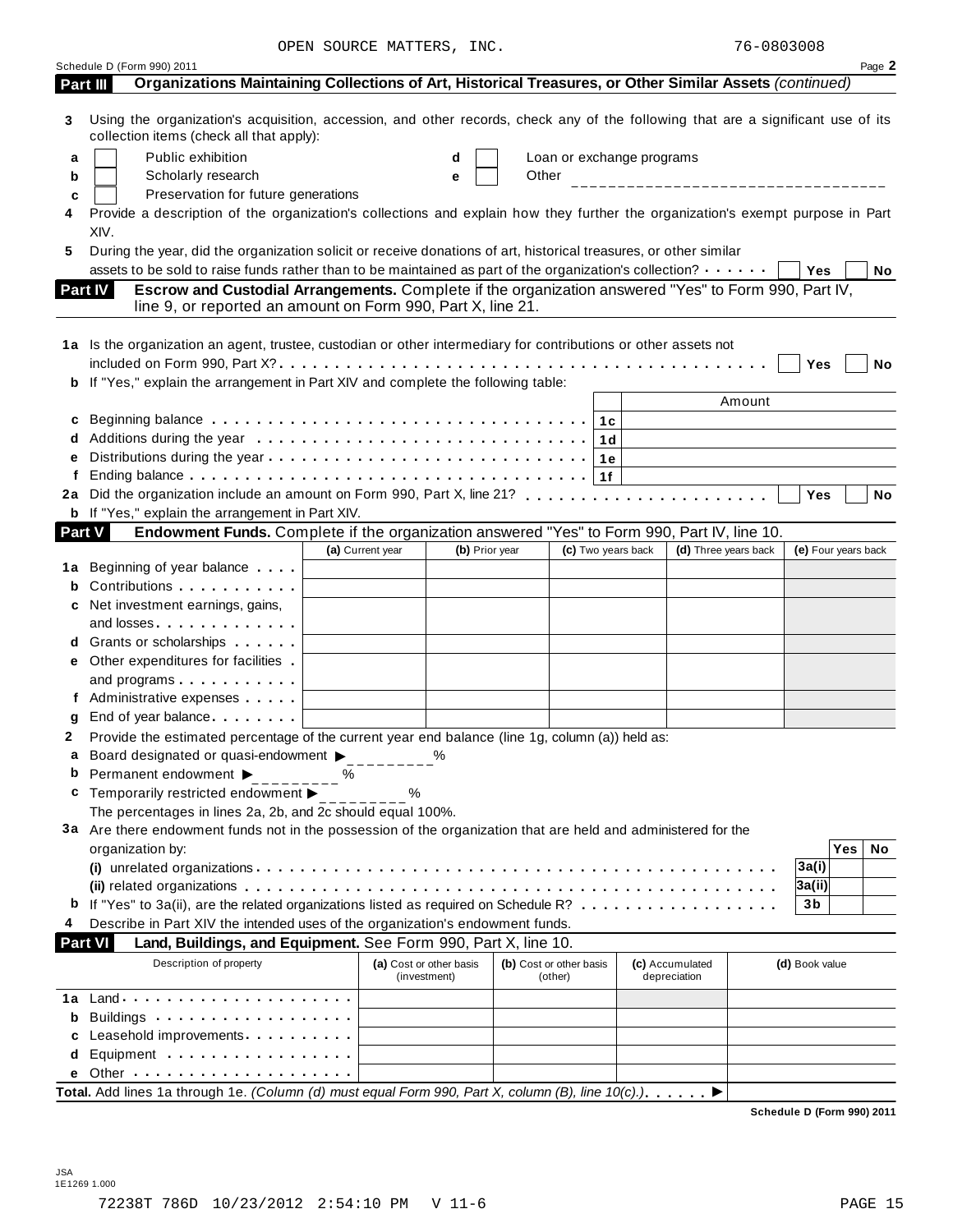| <b>Part VII</b>                                                | Schedule D (Form 990) 2011                                                                                    |                 |                                                              | Page 3         |
|----------------------------------------------------------------|---------------------------------------------------------------------------------------------------------------|-----------------|--------------------------------------------------------------|----------------|
|                                                                | Investments - Other Securities. See Form 990, Part X, line 12.                                                |                 |                                                              |                |
|                                                                | (a) Description of security or category<br>(including name of security)                                       | (b) Book value  | (c) Method of valuation:<br>Cost or end-of-year market value |                |
|                                                                | (1) Financial derivatives                                                                                     |                 |                                                              |                |
|                                                                | (2) Closely-held equity interests entitled and closely-held equity interests                                  |                 |                                                              |                |
|                                                                |                                                                                                               |                 |                                                              |                |
| (A)                                                            | --------------------------------                                                                              |                 |                                                              |                |
| (B)                                                            |                                                                                                               |                 |                                                              |                |
| (C)<br>_ _ _ _ _ _ _ _ _ _ _                                   |                                                                                                               |                 |                                                              |                |
| (D)                                                            |                                                                                                               |                 |                                                              |                |
| (E)                                                            |                                                                                                               |                 |                                                              |                |
| (F)                                                            |                                                                                                               |                 |                                                              |                |
| (G)                                                            |                                                                                                               |                 |                                                              |                |
| (H)                                                            |                                                                                                               |                 |                                                              |                |
| (1)                                                            |                                                                                                               |                 |                                                              |                |
|                                                                | Total. (Column (b) must equal Form 990, Part X, col. (B) line 12.)<br>▶                                       |                 |                                                              |                |
| <b>Part VIII</b>                                               | Investments - Program Related. See Form 990, Part X, line 13.                                                 |                 |                                                              |                |
|                                                                | (a) Description of investment type                                                                            | (b) Book value  | (c) Method of valuation:                                     |                |
|                                                                |                                                                                                               |                 | Cost or end-of-year market value                             |                |
| (1)                                                            |                                                                                                               |                 |                                                              |                |
| (2)                                                            |                                                                                                               |                 |                                                              |                |
| (3)                                                            |                                                                                                               |                 |                                                              |                |
| (4)                                                            |                                                                                                               |                 |                                                              |                |
| (5)                                                            |                                                                                                               |                 |                                                              |                |
| (6)                                                            |                                                                                                               |                 |                                                              |                |
| (7)                                                            |                                                                                                               |                 |                                                              |                |
| (8)                                                            |                                                                                                               |                 |                                                              |                |
| (9)                                                            |                                                                                                               |                 |                                                              |                |
| (10)                                                           |                                                                                                               |                 |                                                              |                |
|                                                                | Total. (Column (b) must equal Form 990, Part X, col. (B) line 13.)<br>▶                                       |                 |                                                              |                |
| Part IX                                                        | Other Assets. See Form 990, Part X, line 15.                                                                  |                 |                                                              |                |
|                                                                |                                                                                                               | (a) Description |                                                              | (b) Book value |
| (1)                                                            |                                                                                                               |                 |                                                              |                |
| (2)                                                            |                                                                                                               |                 |                                                              |                |
| (3)                                                            |                                                                                                               |                 |                                                              |                |
| (4)                                                            |                                                                                                               |                 |                                                              |                |
| (5)                                                            |                                                                                                               |                 |                                                              |                |
| (6)                                                            |                                                                                                               |                 |                                                              |                |
| (7)                                                            |                                                                                                               |                 |                                                              |                |
| (8)                                                            |                                                                                                               |                 |                                                              |                |
| (9)                                                            |                                                                                                               |                 |                                                              |                |
|                                                                |                                                                                                               |                 |                                                              |                |
|                                                                |                                                                                                               |                 |                                                              |                |
|                                                                |                                                                                                               |                 |                                                              |                |
|                                                                |                                                                                                               |                 |                                                              |                |
|                                                                |                                                                                                               |                 |                                                              |                |
|                                                                |                                                                                                               |                 |                                                              |                |
|                                                                |                                                                                                               |                 |                                                              |                |
|                                                                |                                                                                                               |                 |                                                              |                |
|                                                                |                                                                                                               |                 |                                                              |                |
|                                                                |                                                                                                               |                 |                                                              |                |
|                                                                |                                                                                                               |                 |                                                              |                |
|                                                                |                                                                                                               |                 |                                                              |                |
|                                                                |                                                                                                               |                 |                                                              |                |
|                                                                |                                                                                                               |                 |                                                              |                |
| (8)<br>(9)<br>(10)                                             |                                                                                                               |                 |                                                              |                |
| (11)                                                           | Total. (Column (b) must equal Form 990, Part X, col. (B) line 25.)                                            |                 |                                                              |                |
| (10)<br>Part X<br>1.<br>(2)<br>(3)<br>(4)<br>(5)<br>(6)<br>(7) | Other Liabilities. See Form 990, Part X, line 25.<br>(a) Description of liability<br>(1) Federal income taxes | (b) Book value  |                                                              |                |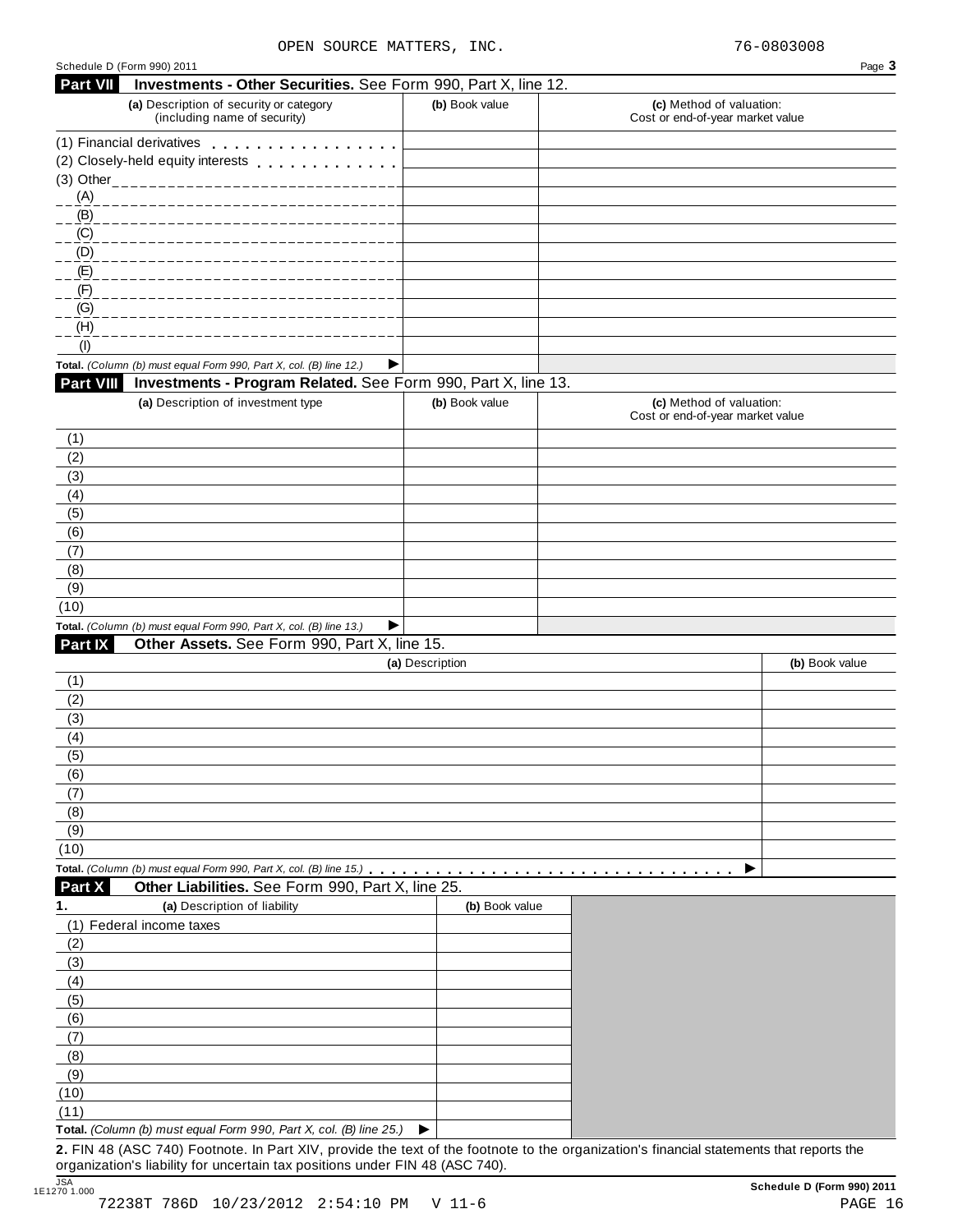|                | Schedule D (Form 990) 2011                                                                                                                                                                                                                                                                                                   |                | Page 4 |
|----------------|------------------------------------------------------------------------------------------------------------------------------------------------------------------------------------------------------------------------------------------------------------------------------------------------------------------------------|----------------|--------|
| <b>Part XI</b> | Reconciliation of Change in Net Assets from Form 990 to Audited Financial Statements                                                                                                                                                                                                                                         |                |        |
| 1              |                                                                                                                                                                                                                                                                                                                              | 1              |        |
| 2              |                                                                                                                                                                                                                                                                                                                              | $\mathbf{2}$   |        |
| 3              |                                                                                                                                                                                                                                                                                                                              | 3              |        |
| 4              |                                                                                                                                                                                                                                                                                                                              | 4              |        |
| 5              |                                                                                                                                                                                                                                                                                                                              | 5              |        |
| 6              |                                                                                                                                                                                                                                                                                                                              | 6              |        |
| 7              |                                                                                                                                                                                                                                                                                                                              | $\overline{7}$ |        |
| 8              |                                                                                                                                                                                                                                                                                                                              | 8              |        |
| 9              | Total adjustments (net). Add lines 4 through 8                                                                                                                                                                                                                                                                               | 9              |        |
| 10             | Excess or (deficit) for the year per audited financial statements. Combine lines 3 and 9                                                                                                                                                                                                                                     | 10             |        |
| Part XII       | Reconciliation of Revenue per Audited Financial Statements With Revenue per Return                                                                                                                                                                                                                                           |                |        |
| 1              | Total revenue, gains, and other support per audited financial statements<br>Total revenue, gains, and other support per audited financial statements                                                                                                                                                                         |                | 1      |
| 2              | Amounts included on line 1 but not on Form 990, Part VIII, line 12:                                                                                                                                                                                                                                                          |                |        |
| a              | Net unrealized gains on investments<br>2a                                                                                                                                                                                                                                                                                    |                |        |
| b              | 2 <sub>b</sub>                                                                                                                                                                                                                                                                                                               |                |        |
| c              |                                                                                                                                                                                                                                                                                                                              |                |        |
| d              |                                                                                                                                                                                                                                                                                                                              |                |        |
| е              |                                                                                                                                                                                                                                                                                                                              |                | 2e     |
| 3              |                                                                                                                                                                                                                                                                                                                              |                | 3      |
| 4              | Amounts included on Form 990, Part VIII, line 12, but not on line 1:                                                                                                                                                                                                                                                         |                |        |
| a              | Investment expenses not included on Form 990, Part VIII, line 7b [14a]                                                                                                                                                                                                                                                       |                |        |
| b              | Other (Describe in Part XIV.) (2000) (2001) (2001) (2001) (2001) (2001) (2002) (2003) (2003) (2003) (2004) (200                                                                                                                                                                                                              |                |        |
| c              |                                                                                                                                                                                                                                                                                                                              |                | 4c     |
| 5              | Total revenue. Add lines 3 and 4c. (This must equal Form 990, Part I, line 12.)                                                                                                                                                                                                                                              |                | 5      |
|                | Part XIII Reconciliation of Expenses per Audited Financial Statements With Expenses per Return                                                                                                                                                                                                                               |                |        |
| 1              | Total expenses and losses per audited financial statements                                                                                                                                                                                                                                                                   |                |        |
| 2              | .<br>Amounts included on line 1 but not on Form 990, Part IX, line 25:                                                                                                                                                                                                                                                       |                |        |
| a              | Donated services and use of facilities<br>2a                                                                                                                                                                                                                                                                                 |                |        |
| b              | Prior year adjustments<br>2 <sub>b</sub>                                                                                                                                                                                                                                                                                     |                |        |
| c              | Other losses<br>2c                                                                                                                                                                                                                                                                                                           |                |        |
| d              | 2d                                                                                                                                                                                                                                                                                                                           |                |        |
| е              | Other (Describe in Part XIV.)<br>1. The matrix of the state of the state of the state of the state of the state of the state of the state of the state of the state of the state of the state of the state of the state of the s<br>Add lines 2a through 2d                                                                  |                | 2e     |
| 3              |                                                                                                                                                                                                                                                                                                                              |                | 3      |
| 4              | Amounts included on Form 990, Part IX, line 25, but not on line 1:                                                                                                                                                                                                                                                           |                |        |
| a              | Investment expenses not included on Form 990, Part VIII, line 7b<br>4a                                                                                                                                                                                                                                                       |                |        |
|                | Other (Describe in Part XIV.)<br>4 <sub>b</sub>                                                                                                                                                                                                                                                                              |                |        |
| c              | .<br>Add lines 4a and 4b                                                                                                                                                                                                                                                                                                     |                |        |
| 5              | Total expenses. Add lines 3 and 4c. (This must equal Form 990, Part I, line 18.)<br>Total expenses. Add lines 3 and 4c. (This must equal Form 990, Part I, line 18.)                                                                                                                                                         | 5              | 4с     |
|                | <b>Part XIV</b> Supplemental Information                                                                                                                                                                                                                                                                                     |                |        |
|                | Complete this part to provide the descriptions required for Part II, lines 3, 5, and 9; Part III, lines 1a and 4; Part IV, lines 1b and 2b;<br>Part V, line 4; Part X, line 2; Part XI, line 8; Part XII, lines 2d and 4b; and Part XIII, lines 2d and 4b. Also complete this part to provide<br>any additional information. |                |        |
|                |                                                                                                                                                                                                                                                                                                                              |                |        |
|                |                                                                                                                                                                                                                                                                                                                              |                |        |
|                |                                                                                                                                                                                                                                                                                                                              |                |        |
|                |                                                                                                                                                                                                                                                                                                                              |                |        |
|                |                                                                                                                                                                                                                                                                                                                              |                |        |
|                |                                                                                                                                                                                                                                                                                                                              |                |        |
|                |                                                                                                                                                                                                                                                                                                                              |                |        |
|                |                                                                                                                                                                                                                                                                                                                              |                |        |
|                |                                                                                                                                                                                                                                                                                                                              |                |        |
|                |                                                                                                                                                                                                                                                                                                                              |                |        |
|                |                                                                                                                                                                                                                                                                                                                              |                |        |
|                |                                                                                                                                                                                                                                                                                                                              |                |        |
|                |                                                                                                                                                                                                                                                                                                                              |                |        |

**Schedule D (Form 990) 2011**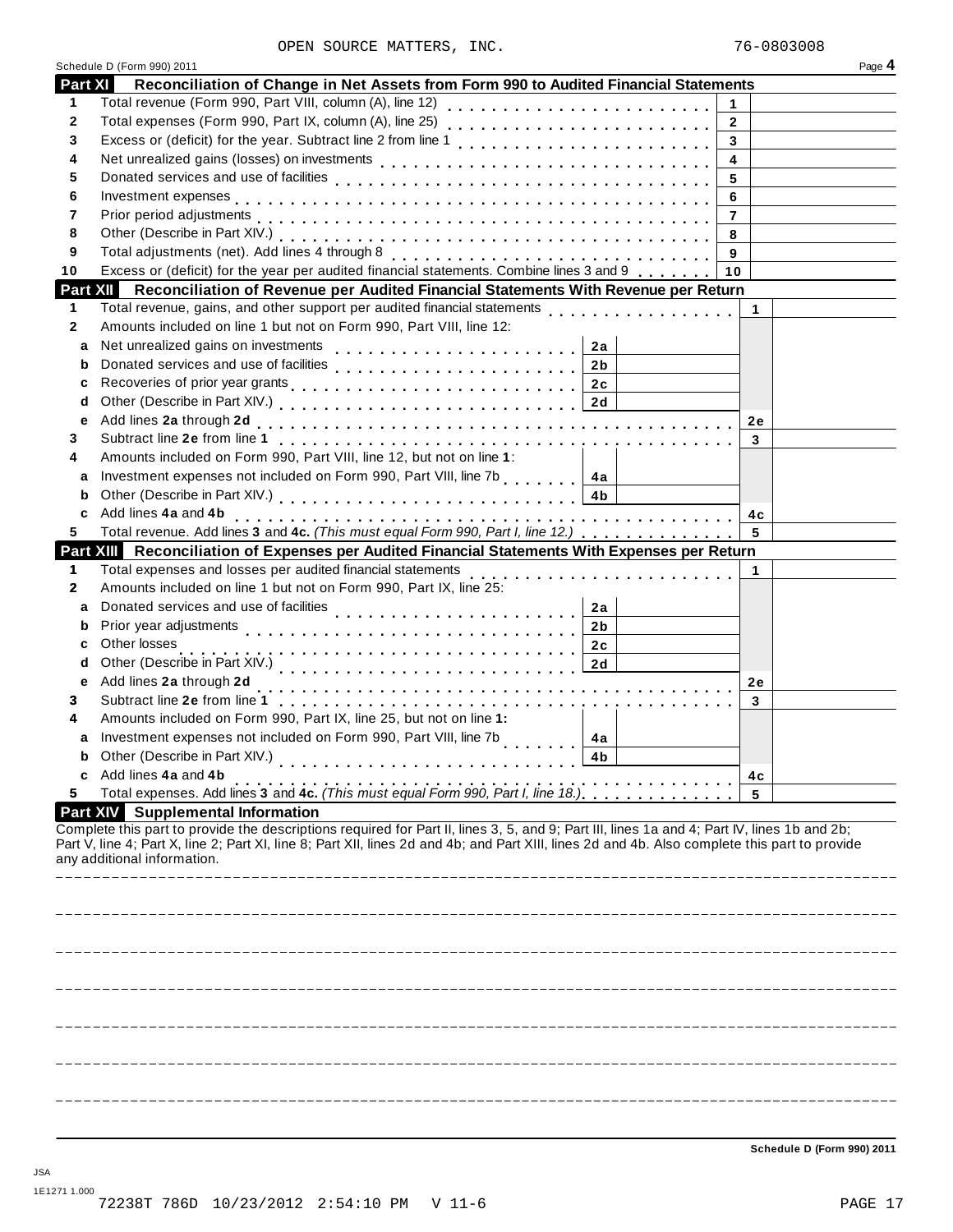JSA

**Schedule D (Form 990) 2011**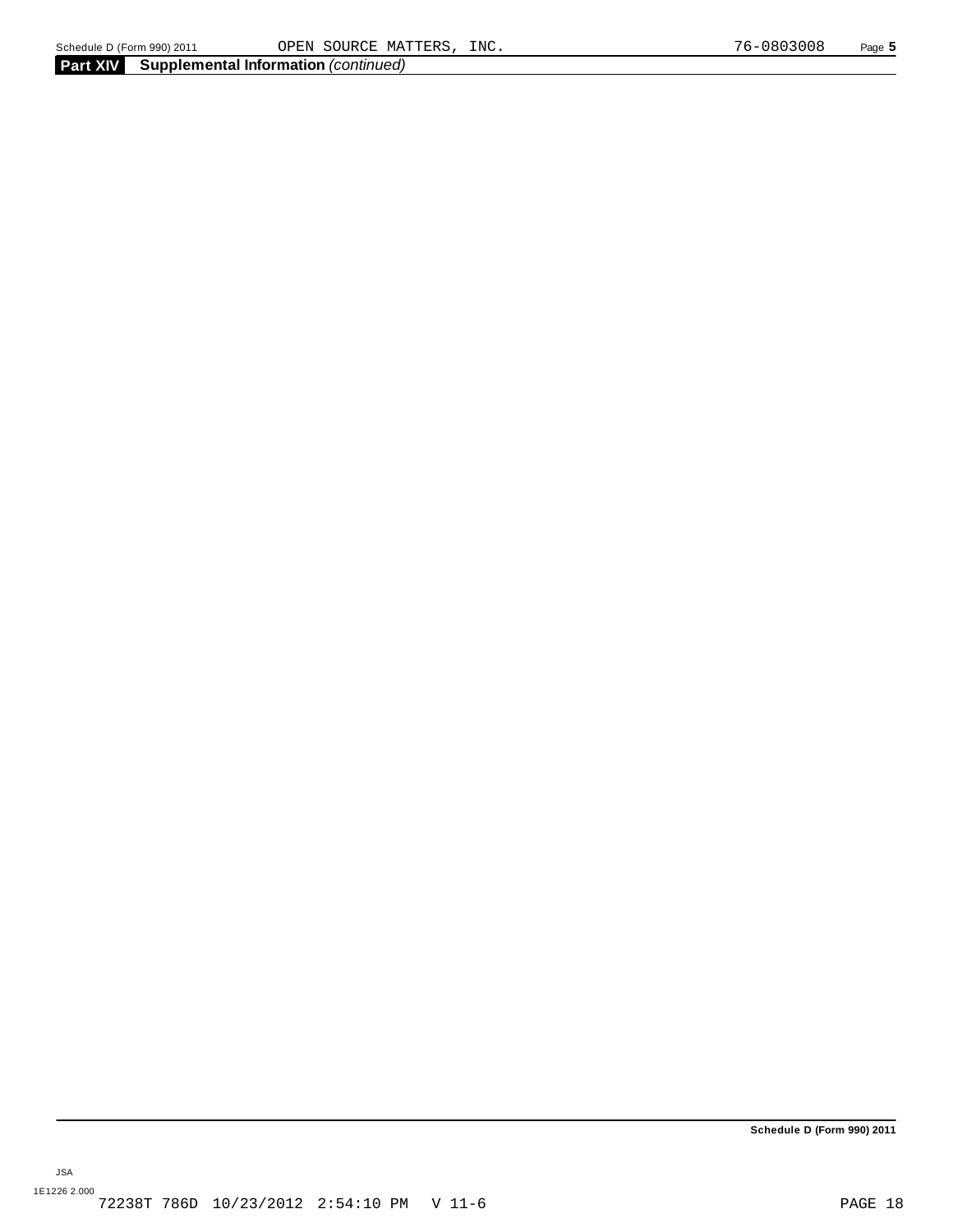For Privacy Act and Paperwork Reduction Act Notice, see the Instructions for Form 990 or 990-EZ. Schedule O (Form 990 or 990-EZ) (2011) JSA 1E1227 2.000

# <span id="page-17-0"></span>**SCHEDULE O** Supplemental Information to Form 990 or 990-EZ  $\frac{100\text{dB No. }1545-0047}{\text{O}}$

**Complete to provide information for responses to specific questions on Form 990 or 990-EZ or to provide any additional information.**<br>■ Attach to Form 990 or 990-EZ. Fristen **Attach for responses to specific questions on**<br>
1990-EZ or to provide any additional information.<br>
Attach to Form 990 or 990-EZ.<br>
Attach to Form 990 or 990-EZ.

**Open to Public Inspection**

Department of the Treasury Internal Revenue Service Name of the organizatio

**(Form 990 or 990-EZ)**

OPEN SOURCE MATTERS, INC. THE SOURCE OPEN SOURCE MATTERS, INC.

ATTACHMENT 1

**Employer identification number**

### FORM 990, PART III, LINE 1 - ORGANIZATION'S MISSION

SUPPORT JOOMLA! OPEN SOURCE CONTENT MANAGEMENT SYSTEM.

JOOLMLA! IS AN OPENSOURCE WEB BASED CONTENT MANAGEMENT SYSTEM WHICH

IS FREE AND AVAILABLE TO ANYONE. THE CORE TEAM OF JOOMLA! IS

COMPRISED OF VOLUNTEERS WHO HELP IN DETERMINING THE DIRECTION OF THE

PROJECT. OPEN SOURCE MATTERS, INC PROVIDES RESOURCES FOR TRAVEL

CONFERENCES, LEGAL AND PROFESSIONAL SUPPORT.

| FORM 990, PART VIII - INVESTMENT INCOME |         |                 | ATTACHMENT 2  |                 |
|-----------------------------------------|---------|-----------------|---------------|-----------------|
|                                         |         |                 |               |                 |
|                                         | (A)     | $\vert B \vert$ | (C)           | (D)             |
|                                         | TOTAL   | RELATED OR      | UNRELATED     | <b>EXCLUDED</b> |
| DESCRIPTION                             | REVENUE | EXEMPT REVENUE  | BUSINESS REV. | REVENUE         |
| INTEREST INCOME                         |         | 66.             | 66.           |                 |
| TOTALS                                  |         | 66.             | 66.           |                 |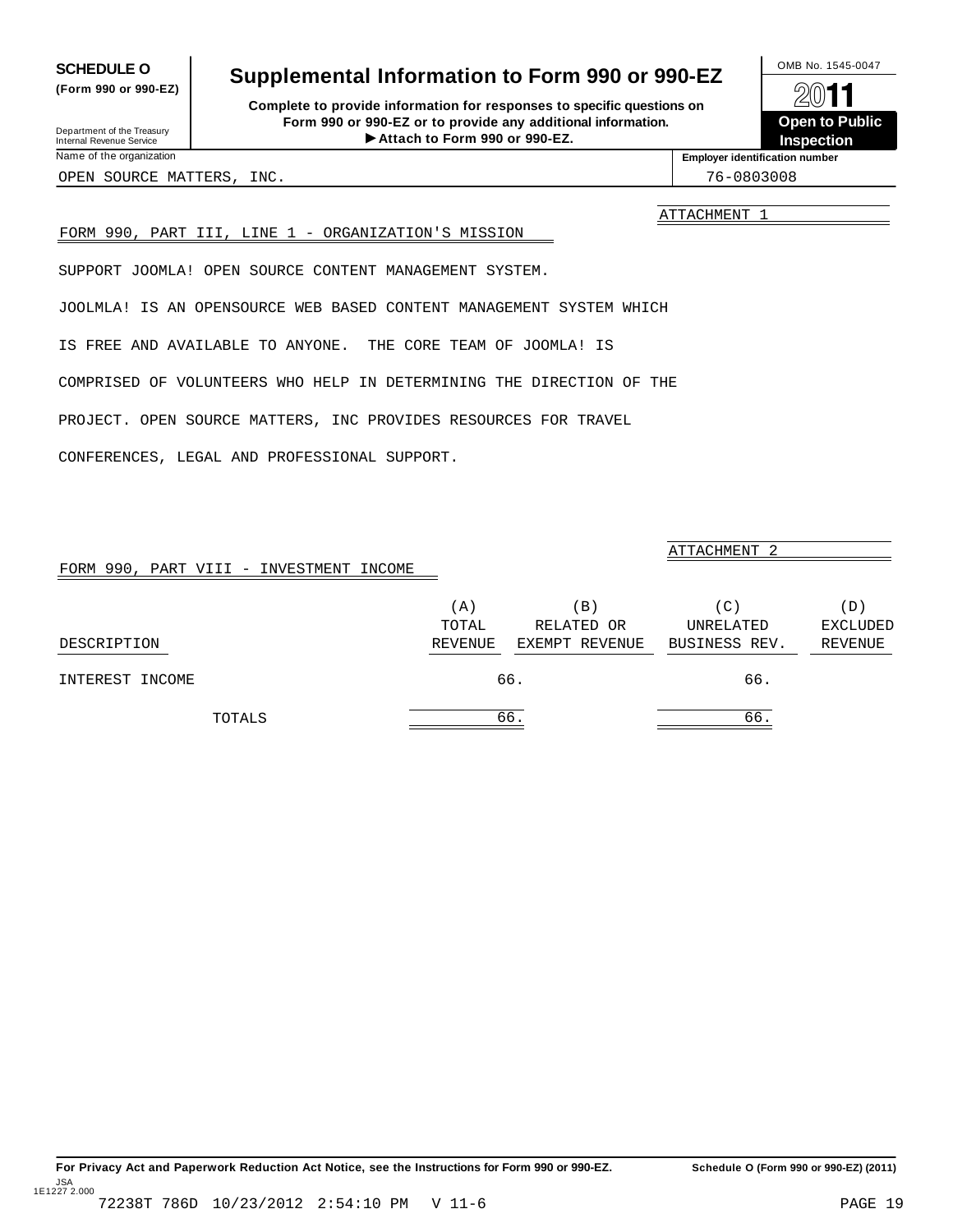<span id="page-18-0"></span>

| Schedule O (Form 990 or 990-EZ) 2011                     | Page 2                                |
|----------------------------------------------------------|---------------------------------------|
| Name of the organization                                 | <b>Employer identification number</b> |
| OPEN SOURCE MATTERS, INC.                                | 76-0803008                            |
|                                                          | ATTACHMENT 3                          |
| FORM 990, PART VIII - GROSS SALES AND COST OF GOODS SOLD |                                       |
| GROSS SALES LESS RETURNS AND ALLOWANCES                  | 1,506.                                |
| INVENTORY AT BEGINNING OF YEAR                           | 8,634.                                |
|                                                          |                                       |
|                                                          |                                       |
|                                                          |                                       |
|                                                          | 8.634.                                |
|                                                          |                                       |
|                                                          | 8,634.                                |

#### FORM 990, PART IX - OTHER EXPENSES

(A)  $(B)$  (C)  $(D)$  TOTAL PROGRAM MANAGEMENT FUNDRAISING DESCRIPTION EXPENSES SERVICE EXP. AND GENERAL EXPENSES MARKETTING 51,481. MISC EXP  $1,779$ .  $1,779$ . TOTALS 53,260. 53,260.

ATTACHMENT 4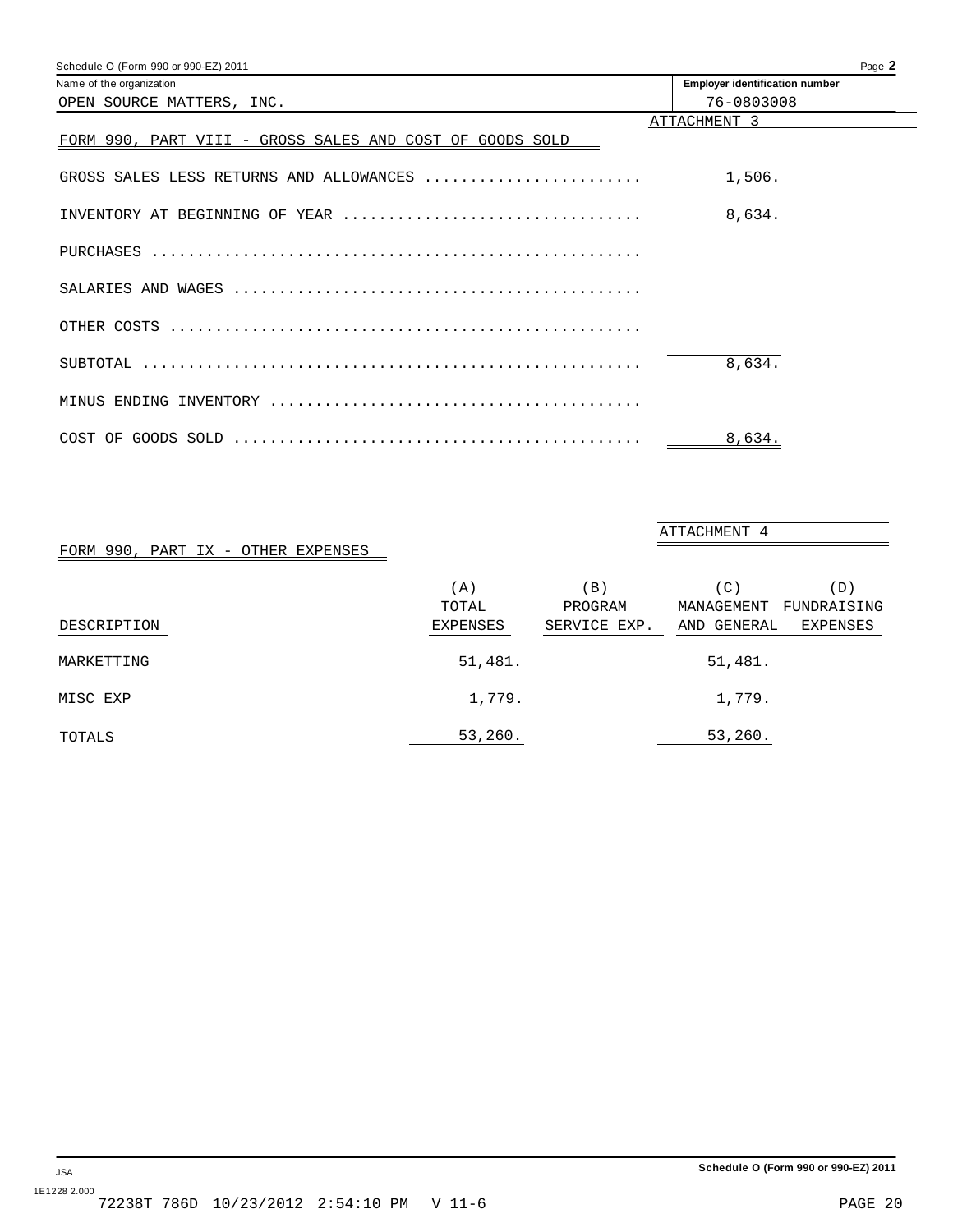### ATTACHMENT 5

 $\equiv$ 

#### FORM 990, PART VIII - CONTRIBUTIONS

<span id="page-19-0"></span>

| NAME AND ADDRESS | $DATE$ | FEDERATED<br>CAMPAIGNS | MEMBERSHIP DUES | FUNDRAISING<br>EVENTS | RELATED<br>ORGANIZATIONS | GOVERNMENT<br>GRANTS | ALL OTHER<br>CONTRIBUTIONS |
|------------------|--------|------------------------|-----------------|-----------------------|--------------------------|----------------------|----------------------------|
| GRANTS           |        |                        |                 |                       |                          |                      |                            |
| TOTALS           |        |                        |                 |                       |                          |                      |                            |

72238T 786D 10/23/2012 2:54:10 PM V 11-6 PAGE 21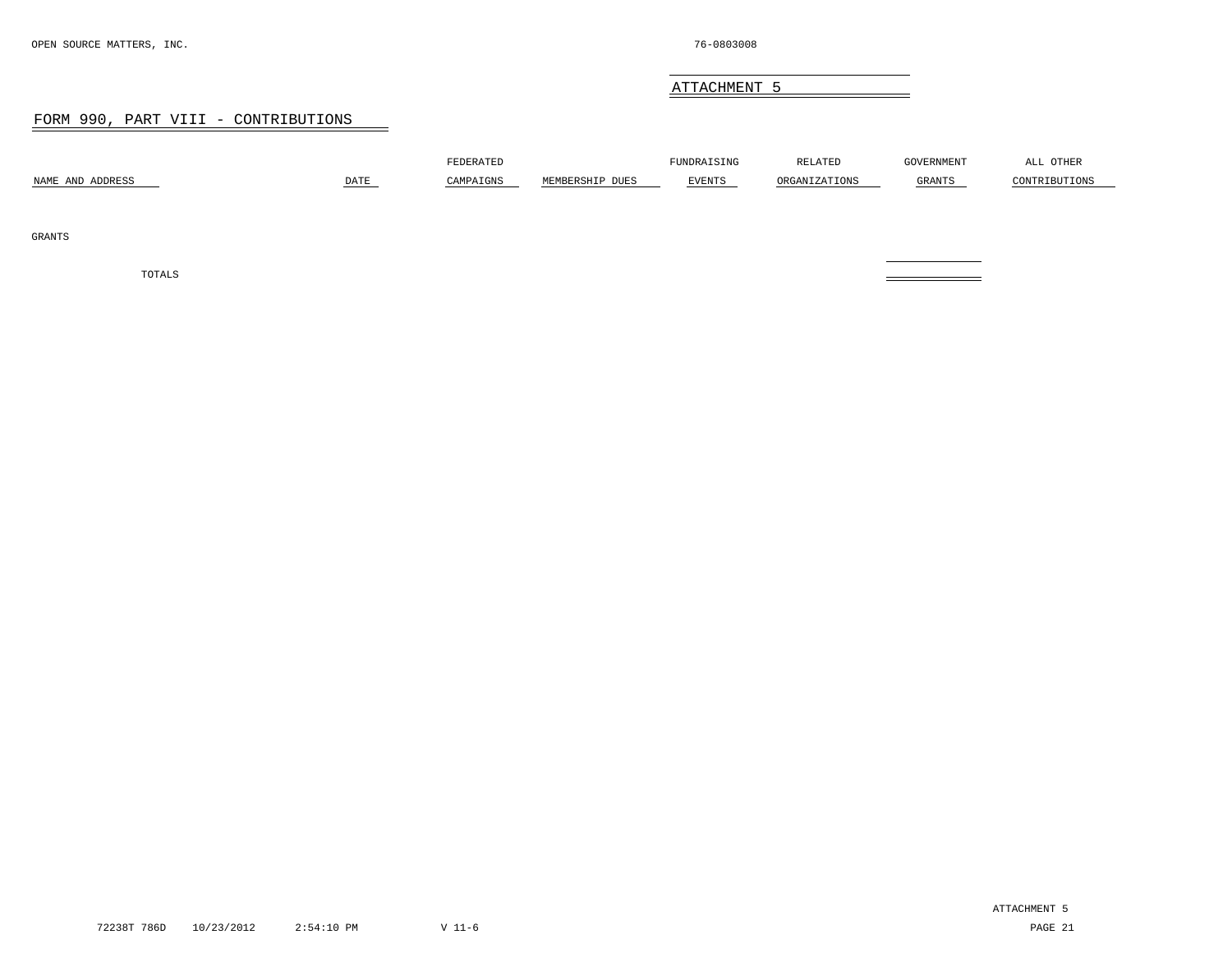$\mathsf{r}$ 

**2011**

<span id="page-20-0"></span>

| <b>Description of Property</b>                               |                              |                                |              |                                   |                    |                           | ATTACHMENT 6 |                                                                                         |      |      |                   |                |                                |                              |
|--------------------------------------------------------------|------------------------------|--------------------------------|--------------|-----------------------------------|--------------------|---------------------------|--------------|-----------------------------------------------------------------------------------------|------|------|-------------------|----------------|--------------------------------|------------------------------|
| <b>DEPRECIATION</b>                                          |                              |                                |              |                                   |                    |                           |              |                                                                                         |      |      |                   |                |                                |                              |
| Asset description                                            | Date<br>placed in<br>service | Unadjusted<br>Cost<br>or basis | Bus.<br>$\%$ | 179 exp.<br>reduction<br>in basis | Basis<br>Reduction | Basis for<br>depreciation |              | Beginning Ending<br>Accumulated Accumulated Me-<br>depreciation depreciation thod Conv. |      | Life | ACRS CRS<br>class | class          | Current-year<br>179<br>expense | Current-year<br>depreciation |
| COMPUTER HARDWARE                                            | 2/07/2007                    | 7,422.                         | 100.000      |                                   |                    | 7,422.                    | 5,713.       | $6,525.$ 200DB $MQ$                                                                     |      |      |                   | $\overline{5}$ |                                | 812.                         |
|                                                              |                              |                                |              |                                   |                    |                           |              |                                                                                         |      |      |                   |                |                                |                              |
|                                                              |                              |                                |              |                                   |                    |                           |              |                                                                                         |      |      |                   |                |                                |                              |
|                                                              |                              |                                |              |                                   |                    |                           |              |                                                                                         |      |      |                   |                |                                |                              |
|                                                              |                              |                                |              |                                   |                    |                           |              |                                                                                         |      |      |                   |                |                                |                              |
|                                                              |                              |                                |              |                                   |                    |                           |              |                                                                                         |      |      |                   |                |                                |                              |
|                                                              |                              |                                |              |                                   |                    |                           |              |                                                                                         |      |      |                   |                |                                |                              |
|                                                              |                              |                                |              |                                   |                    |                           |              |                                                                                         |      |      |                   |                |                                |                              |
|                                                              |                              |                                |              |                                   |                    |                           |              |                                                                                         |      |      |                   |                |                                |                              |
|                                                              |                              |                                |              |                                   |                    |                           |              |                                                                                         |      |      |                   |                |                                |                              |
|                                                              |                              |                                |              |                                   |                    |                           |              |                                                                                         |      |      |                   |                |                                |                              |
|                                                              |                              |                                |              |                                   |                    |                           |              |                                                                                         |      |      |                   |                |                                |                              |
|                                                              |                              |                                |              |                                   |                    |                           |              |                                                                                         |      |      |                   |                |                                |                              |
|                                                              |                              |                                |              |                                   |                    |                           |              |                                                                                         |      |      |                   |                |                                |                              |
|                                                              |                              |                                |              |                                   |                    |                           |              |                                                                                         |      |      |                   |                |                                |                              |
|                                                              |                              |                                |              |                                   |                    |                           |              |                                                                                         |      |      |                   |                |                                |                              |
|                                                              |                              |                                |              |                                   |                    |                           |              |                                                                                         |      |      |                   |                |                                |                              |
|                                                              |                              |                                |              |                                   |                    |                           |              |                                                                                         |      |      |                   |                |                                |                              |
|                                                              |                              |                                |              |                                   |                    |                           |              |                                                                                         |      |      |                   |                |                                |                              |
| Less: Retired Assets <b>All Accepts Less: Retired Assets</b> |                              |                                |              |                                   |                    |                           |              |                                                                                         |      |      |                   |                |                                |                              |
| Subtotals                                                    |                              | 7,422.                         |              |                                   |                    | 7,422.                    | 5,713.       | 6, 525.                                                                                 |      |      |                   |                |                                | 812.                         |
| <b>Listed Property</b>                                       |                              |                                |              |                                   |                    |                           |              |                                                                                         |      |      |                   |                |                                |                              |
|                                                              |                              |                                |              |                                   |                    |                           |              |                                                                                         |      |      |                   |                |                                |                              |
|                                                              |                              |                                |              |                                   |                    |                           |              |                                                                                         |      |      |                   |                |                                |                              |
|                                                              |                              |                                |              |                                   |                    |                           |              |                                                                                         |      |      |                   |                |                                |                              |
|                                                              |                              |                                |              |                                   |                    |                           |              |                                                                                         |      |      |                   |                |                                |                              |
| Less: Retired Assets                                         |                              |                                |              |                                   |                    |                           |              |                                                                                         |      |      |                   |                |                                |                              |
| Subtotals                                                    |                              |                                |              |                                   |                    |                           |              |                                                                                         |      |      |                   |                |                                |                              |
| TOTALS.                                                      |                              | 7,422.                         |              |                                   |                    | 7,422.                    | 5,713.       | 6,525.                                                                                  |      |      |                   |                |                                | 812.                         |
| <b>AMORTIZATION</b>                                          |                              |                                |              |                                   |                    |                           |              |                                                                                         |      |      |                   |                |                                |                              |
|                                                              | Date                         | $\overline{\text{Cost}}$       |              |                                   |                    |                           |              |                                                                                         |      |      |                   |                |                                |                              |
| Asset description                                            | placed in<br>service         | or<br>basis                    |              |                                   |                    |                           |              | Accumulated Accumulated<br>amortization amortization Code                               | Life |      |                   |                |                                | Current-year<br>amortization |
|                                                              |                              |                                |              |                                   |                    |                           |              |                                                                                         |      |      |                   |                |                                |                              |
|                                                              |                              |                                |              |                                   |                    |                           |              |                                                                                         |      |      |                   |                |                                |                              |
|                                                              |                              |                                |              |                                   |                    |                           |              |                                                                                         |      |      |                   |                |                                |                              |
|                                                              |                              |                                |              |                                   |                    |                           |              |                                                                                         |      |      |                   |                |                                |                              |
|                                                              |                              |                                |              |                                   |                    |                           |              |                                                                                         |      |      |                   |                |                                |                              |
|                                                              |                              |                                |              |                                   |                    |                           |              |                                                                                         |      |      |                   |                |                                |                              |
| <u>TOTALS</u><br>*Assets Retired                             |                              |                                |              |                                   |                    |                           |              |                                                                                         |      |      |                   |                |                                |                              |

\*Assets Retired JSA 1X9024 1.000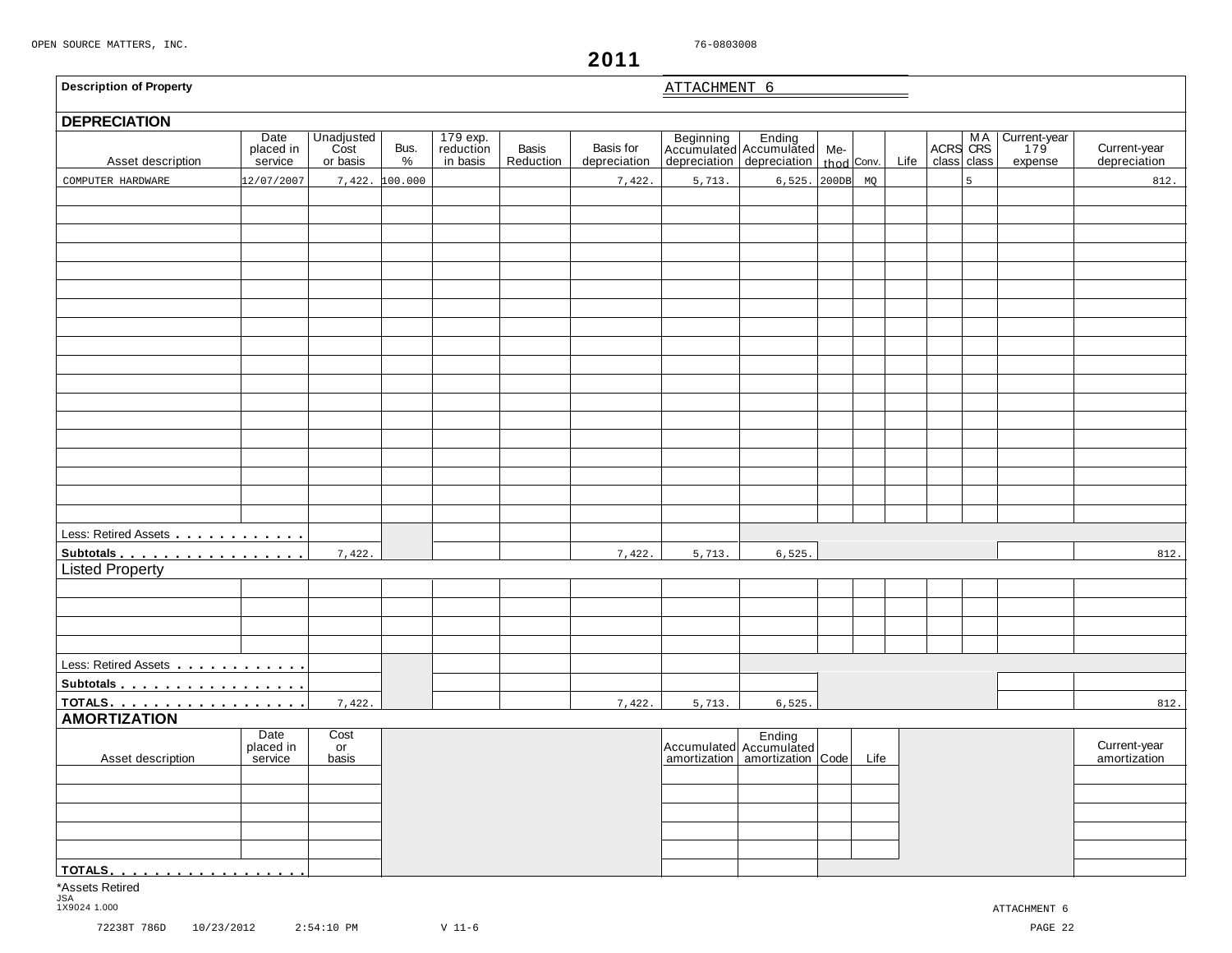#### **Description of Property**

# **DEPRECIATION** Basis of Busining Ending Me Accumulated Me ACRS CRS 179 Current-year placed in Cost Bus. reduction Basis Basis for Accumulated Accumulated Me ACRS CRS 179 Current-year placed in Cost Bus. reduction Basis Basis for Accumula Less: Retired Assets . . . . . . . . . . . . Subtotals **manual**<br>Listed Property Less: Retired Assets manual manual models **Subtotals <u>magines mass</u> models in the series of the series of the series of the series of the series of the series of the series of the series of the series of the series of the series of the series of the series of the AMORTIZATION**<br>AMORTIZATION<br>Date Cost and Date Cost Date Cost Ending Ending<br>
Placed in or placed in the current-year late of Accumulated Accumulated Accumulated and Life amortization amortization amortization amortization amortization amortization amortization **TOTALS**mmmmmmmmmmmmmmmmmm COMPUTER HARDWARE 12/07/2007 7,422. 100.000 7,422. 5,713. 6,525. 200DB MQ 5 812.  $7,422.$  5,713. 6,525. 812.  $7,422.$  812. 7,422.

\*Assets Retired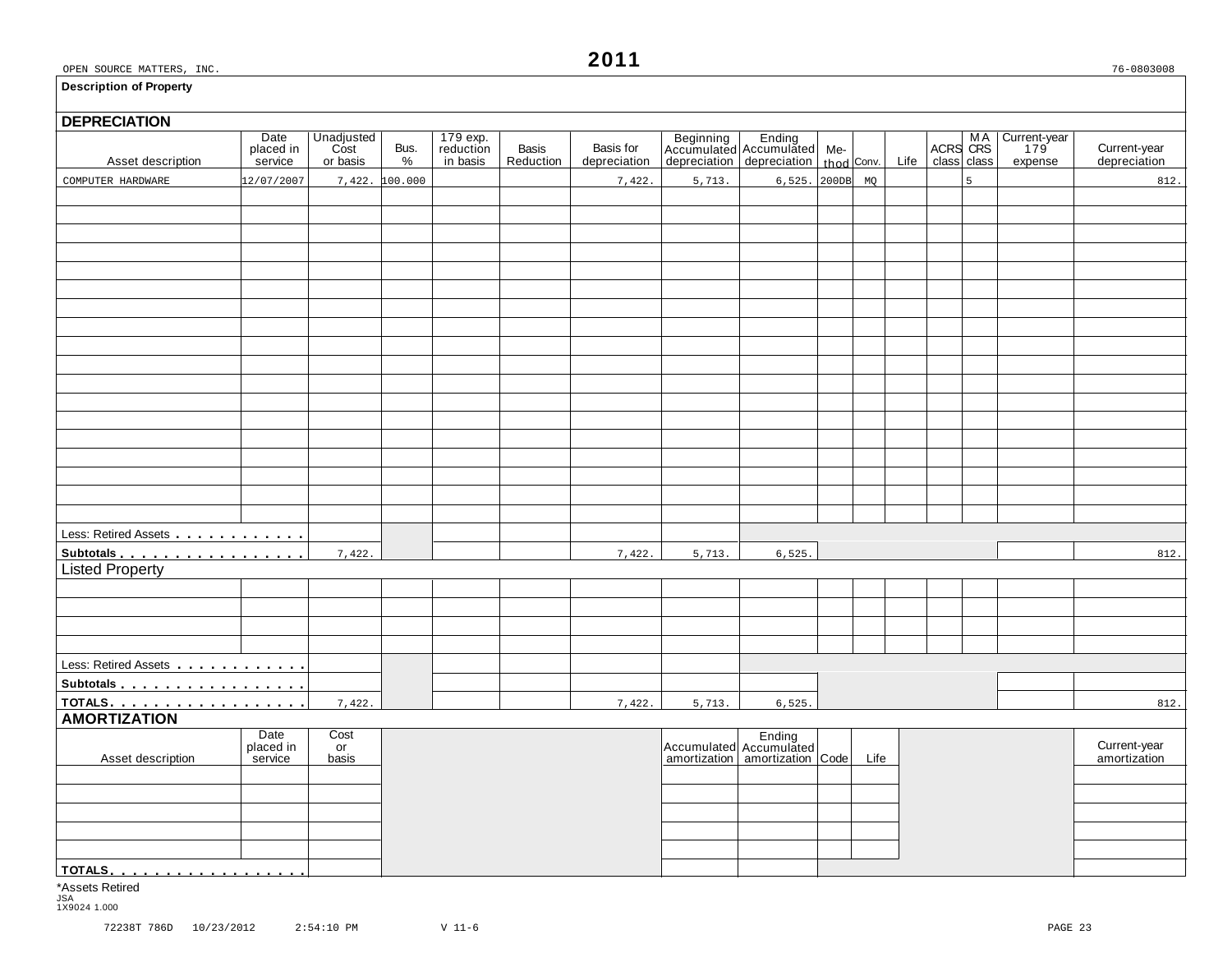#### PIPIA COHEN HLATKY LLC 195 KOSCIUSZKO ST BROOKLYN, NY 11216

#### \*\*\*\*\*\*\*\*\*\*\*\*\*\*\*\*\*\*\*\*\*\*\*\*\*

 INSTRUCTIONS FOR FILING OPEN SOURCE MATTERS, INC. NY FORM 500 NEW YORK 500 - ANNUAL FILING FOR CHARITABLE ORG. FOR THE PERIOD ENDED DECEMBER 31, 2011

\*\*\*\*\*\*\*\*\*\*\*\*\*\*\*\*\*\*\*\*\*\*\*\*\*

SIGNATURE...

 THE ORIGINAL RETURN SHOULD BE DATED AND SIGNED BY TWO OFFICERS OF ORGANIZATION.

#### FILING...

 THE SIGNED RETURN SHOULD BE FILED ON OR BEFORE NOVEMBER 15, 2012 WITH...

> NYS DEPARTMENT OF LAW (OFFICE OF THE ATTORNEY GENERAL) CHARITIES BUREAU - REGISTRATION SECTION 120 BROADWAY NEW YORK, NEW YORK 10271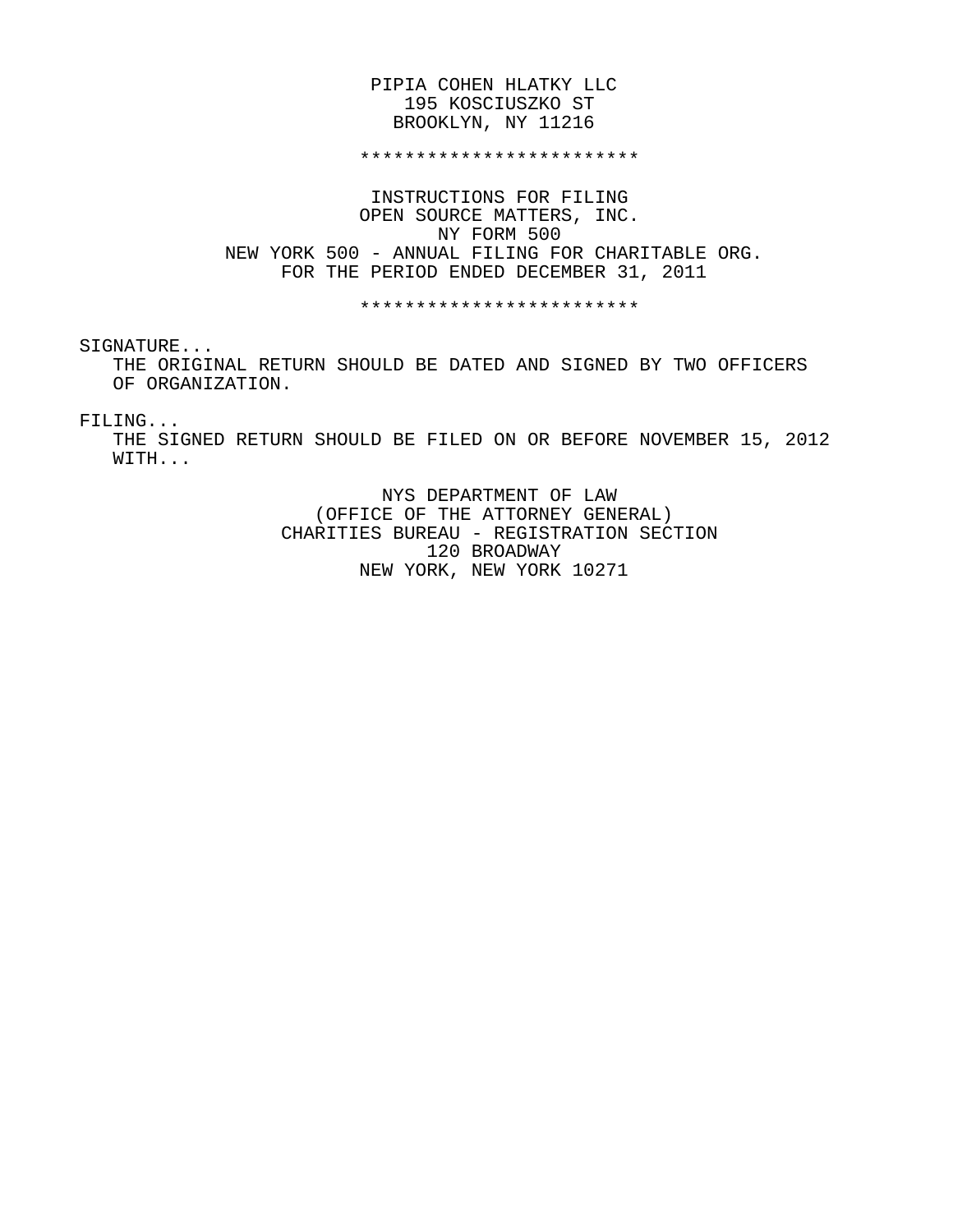| Form CHAR500                                                                                                                                                                               |                                                                   | <b>Annual Filing for Charitable Organizations</b><br>New York State Department of Law (Office of the Attorney General)<br>Charities Bureau - Registration Section |                                                                                                                                                                                                                                                                                                                                                                                                                                                                                                                                                                                                                                                                                                                                                                                                                                                                                                                                                                                                                                                                                                                                                               | 2011       |                     |                                                                                               |  |
|--------------------------------------------------------------------------------------------------------------------------------------------------------------------------------------------|-------------------------------------------------------------------|-------------------------------------------------------------------------------------------------------------------------------------------------------------------|---------------------------------------------------------------------------------------------------------------------------------------------------------------------------------------------------------------------------------------------------------------------------------------------------------------------------------------------------------------------------------------------------------------------------------------------------------------------------------------------------------------------------------------------------------------------------------------------------------------------------------------------------------------------------------------------------------------------------------------------------------------------------------------------------------------------------------------------------------------------------------------------------------------------------------------------------------------------------------------------------------------------------------------------------------------------------------------------------------------------------------------------------------------|------------|---------------------|-----------------------------------------------------------------------------------------------|--|
| This form used for<br>Article 7-A, EPTL and dual filers<br>(replaces forms CHAR 497,<br>CHAR 010 and CHAR 006)                                                                             | 120 Broadway<br>New York, NY 10271<br>http://www.charitiesnys.com |                                                                                                                                                                   |                                                                                                                                                                                                                                                                                                                                                                                                                                                                                                                                                                                                                                                                                                                                                                                                                                                                                                                                                                                                                                                                                                                                                               |            |                     |                                                                                               |  |
| 1. General Information                                                                                                                                                                     |                                                                   |                                                                                                                                                                   |                                                                                                                                                                                                                                                                                                                                                                                                                                                                                                                                                                                                                                                                                                                                                                                                                                                                                                                                                                                                                                                                                                                                                               |            |                     |                                                                                               |  |
| a. For the fiscal year beginning ( $mm/dd/yyy$ ) ________ <b>/ 2 0 1 1</b> and ending ( $mm/dd/yyy$ ) _                                                                                    |                                                                   |                                                                                                                                                                   |                                                                                                                                                                                                                                                                                                                                                                                                                                                                                                                                                                                                                                                                                                                                                                                                                                                                                                                                                                                                                                                                                                                                                               |            |                     |                                                                                               |  |
| b. Check if applicable for NYS:                                                                                                                                                            |                                                                   | c. Name of organization                                                                                                                                           |                                                                                                                                                                                                                                                                                                                                                                                                                                                                                                                                                                                                                                                                                                                                                                                                                                                                                                                                                                                                                                                                                                                                                               |            |                     | d. Fed. employer ID no. (EIN) (##-#######)                                                    |  |
| Address change                                                                                                                                                                             |                                                                   | OPEN SOURCE MATTERS, INC.                                                                                                                                         |                                                                                                                                                                                                                                                                                                                                                                                                                                                                                                                                                                                                                                                                                                                                                                                                                                                                                                                                                                                                                                                                                                                                                               |            |                     | 76-0803008<br>e. NY State registration no. (##-##-##)                                         |  |
| Name change                                                                                                                                                                                |                                                                   |                                                                                                                                                                   |                                                                                                                                                                                                                                                                                                                                                                                                                                                                                                                                                                                                                                                                                                                                                                                                                                                                                                                                                                                                                                                                                                                                                               |            |                     |                                                                                               |  |
| Initial filing                                                                                                                                                                             |                                                                   |                                                                                                                                                                   | Number and street (or P.O. box if mail not delivered to street address)                                                                                                                                                                                                                                                                                                                                                                                                                                                                                                                                                                                                                                                                                                                                                                                                                                                                                                                                                                                                                                                                                       | Room/suite | f. Telephone number |                                                                                               |  |
| Final filing<br>Amended filing                                                                                                                                                             |                                                                   | PO BOX 4668 # 88354                                                                                                                                               |                                                                                                                                                                                                                                                                                                                                                                                                                                                                                                                                                                                                                                                                                                                                                                                                                                                                                                                                                                                                                                                                                                                                                               |            |                     |                                                                                               |  |
| NY registration pending                                                                                                                                                                    |                                                                   | City or town, state or country and $zip + 4$                                                                                                                      |                                                                                                                                                                                                                                                                                                                                                                                                                                                                                                                                                                                                                                                                                                                                                                                                                                                                                                                                                                                                                                                                                                                                                               |            | g. Email            |                                                                                               |  |
|                                                                                                                                                                                            |                                                                   | NEW YORK, NY, 10163-4668                                                                                                                                          |                                                                                                                                                                                                                                                                                                                                                                                                                                                                                                                                                                                                                                                                                                                                                                                                                                                                                                                                                                                                                                                                                                                                                               |            |                     |                                                                                               |  |
|                                                                                                                                                                                            |                                                                   |                                                                                                                                                                   |                                                                                                                                                                                                                                                                                                                                                                                                                                                                                                                                                                                                                                                                                                                                                                                                                                                                                                                                                                                                                                                                                                                                                               |            |                     |                                                                                               |  |
| 2. Certification - Two Signatures Required                                                                                                                                                 |                                                                   |                                                                                                                                                                   |                                                                                                                                                                                                                                                                                                                                                                                                                                                                                                                                                                                                                                                                                                                                                                                                                                                                                                                                                                                                                                                                                                                                                               |            |                     |                                                                                               |  |
|                                                                                                                                                                                            |                                                                   |                                                                                                                                                                   | We certify under penalties of perjury that we reviewed this report, including all attachments, and to the best of our knowledge and belief, they are true,<br>correct and complete in accordance with the laws of the State of New York applicable to this report.                                                                                                                                                                                                                                                                                                                                                                                                                                                                                                                                                                                                                                                                                                                                                                                                                                                                                            |            |                     |                                                                                               |  |
| a. President or Authorized Officer                                                                                                                                                         |                                                                   |                                                                                                                                                                   | PAUL ORWIG                                                                                                                                                                                                                                                                                                                                                                                                                                                                                                                                                                                                                                                                                                                                                                                                                                                                                                                                                                                                                                                                                                                                                    |            | PRESIDENT           |                                                                                               |  |
|                                                                                                                                                                                            |                                                                   | Signature                                                                                                                                                         | <b>Printed Name</b>                                                                                                                                                                                                                                                                                                                                                                                                                                                                                                                                                                                                                                                                                                                                                                                                                                                                                                                                                                                                                                                                                                                                           |            | Title               | Date                                                                                          |  |
| b. Chief Financial Officer or Treas.                                                                                                                                                       |                                                                   |                                                                                                                                                                   | THOMAS HAMPTON                                                                                                                                                                                                                                                                                                                                                                                                                                                                                                                                                                                                                                                                                                                                                                                                                                                                                                                                                                                                                                                                                                                                                |            | TREASURER           |                                                                                               |  |
|                                                                                                                                                                                            |                                                                   | Signature                                                                                                                                                         | <b>Printed Name</b>                                                                                                                                                                                                                                                                                                                                                                                                                                                                                                                                                                                                                                                                                                                                                                                                                                                                                                                                                                                                                                                                                                                                           |            | Title               | Date                                                                                          |  |
| b. EPTL annual report exemption (EPTL registrants and dual registrants)<br>Check $\blacktriangleright$                                                                                     | contributions during this fiscal year.                            |                                                                                                                                                                   | \$25,000 and the organization did not engage a professional fund raiser (PFR) or fund raising counsel (FRC) to solicit<br>NOTE: An organization may claim this exemption if no PFR or FRC was used and either: 1) it received an allocation from a federated fund,<br>United Way or incorporated community appeal and contributions from other sources did not exceed \$25,000 or 2) it received all or<br>substantially all of its contributions from one government agency to which it submitted an annual report similar to that required by Article 7-A.<br>if gross receipts did not exceed \$25,000 and assets (market value) did not exceed \$25,000 at any time during this fiscal year.<br>For EPTL or Article-7A registrants claiming the annual report exemption under the one law under which they are registered and for dual registrants claiming the annual report<br>exemptions under both laws, simply complete part 1 (General Information), part 2 (Certification) and part 3 (Annual Report Exemption Information) above.<br>Do not submit a fee, do not complete the following schedules and do not submit any attachments to this form. |            |                     |                                                                                               |  |
| 4. Article 7-A Schedules                                                                                                                                                                   |                                                                   |                                                                                                                                                                   |                                                                                                                                                                                                                                                                                                                                                                                                                                                                                                                                                                                                                                                                                                                                                                                                                                                                                                                                                                                                                                                                                                                                                               |            |                     |                                                                                               |  |
| If you did not check the Article 7-A annual report exemption above, complete the following for this fiscal year:<br>* If "Yes", complete Schedule 4a.<br>* If "Yes", complete Schedule 4b. |                                                                   |                                                                                                                                                                   | a. Did the organization use a professional fund raiser, fund raising counsel or commercial co-venturer for fund raising activity in NY State?                                                                                                                                                                                                                                                                                                                                                                                                                                                                                                                                                                                                                                                                                                                                                                                                                                                                                                                                                                                                                 |            |                     | $X \mid No$<br>Yes*<br>$X \mid N_{0}$<br>Yes*                                                 |  |
| 5. Fee Submitted: See last page for summary of fee requirements.                                                                                                                           |                                                                   |                                                                                                                                                                   |                                                                                                                                                                                                                                                                                                                                                                                                                                                                                                                                                                                                                                                                                                                                                                                                                                                                                                                                                                                                                                                                                                                                                               |            |                     |                                                                                               |  |
| Indicate the filing fee(s) you are submitting along with this form:                                                                                                                        |                                                                   |                                                                                                                                                                   |                                                                                                                                                                                                                                                                                                                                                                                                                                                                                                                                                                                                                                                                                                                                                                                                                                                                                                                                                                                                                                                                                                                                                               |            |                     |                                                                                               |  |
| a. Article 7-A filing fee<br>c. Total fee                                                                                                                                                  |                                                                   |                                                                                                                                                                   |                                                                                                                                                                                                                                                                                                                                                                                                                                                                                                                                                                                                                                                                                                                                                                                                                                                                                                                                                                                                                                                                                                                                                               |            |                     | Submit only one check or money order for the<br>total fee, payable to "NYS Department of Law" |  |
|                                                                                                                                                                                            |                                                                   |                                                                                                                                                                   |                                                                                                                                                                                                                                                                                                                                                                                                                                                                                                                                                                                                                                                                                                                                                                                                                                                                                                                                                                                                                                                                                                                                                               |            |                     |                                                                                               |  |